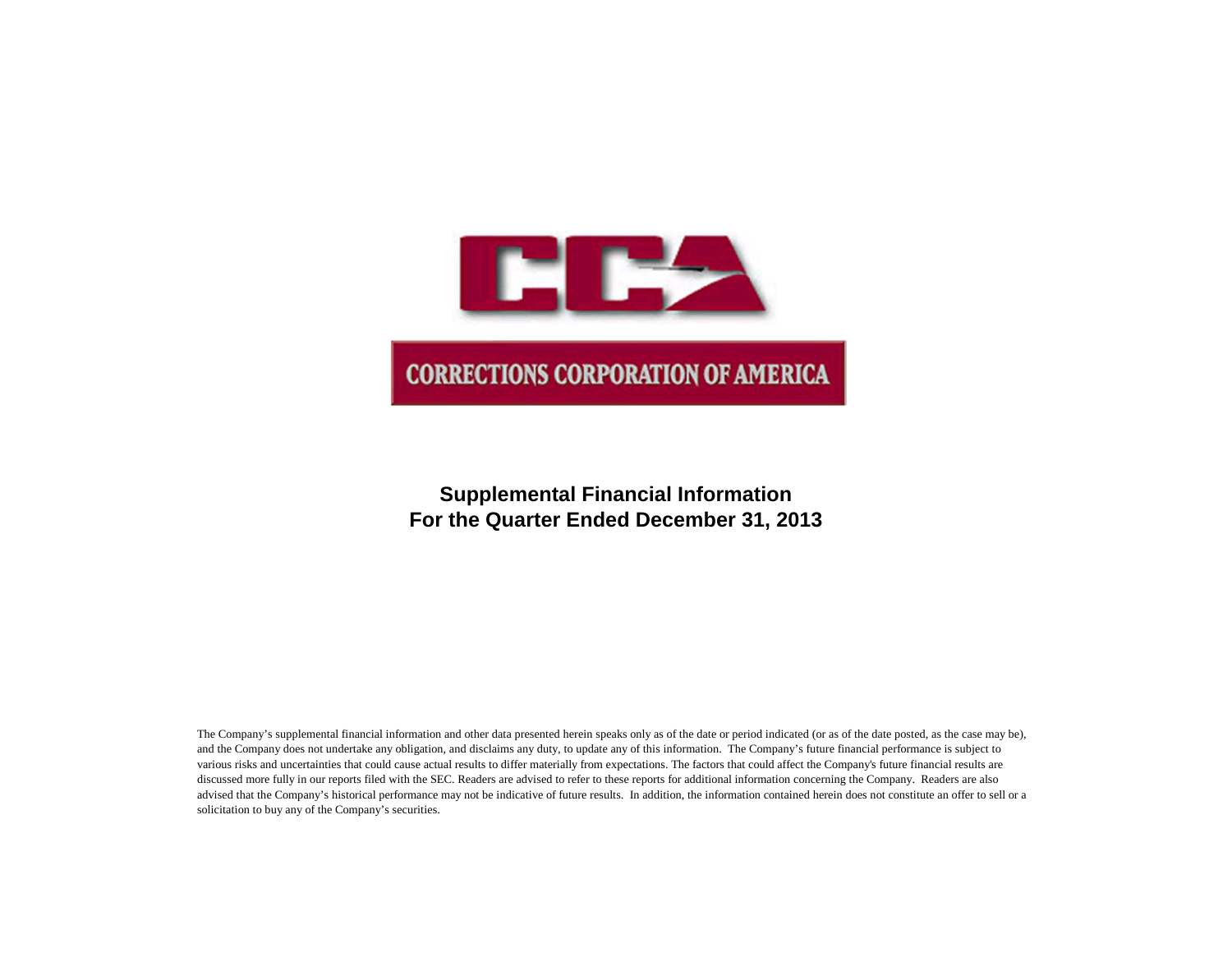# **CORRECTIONS CORPORATION OF AMERICA**

**Supplemental Financial Information For the Quarter Ended December 31, 2013**

# **TABLE OF CONTENTS**

| Financial Highlights 2008 and 2008 and 2008 and 2008 and 2008 and 2008 and 2008 and 2008 and 2008 and 2008 and 2008 and 2008 and 2008 and 2008 and 2008 and 2008 and 2008 and 2008 and 2008 and 2008 and 2008 and 2008 and 200                           |  |
|----------------------------------------------------------------------------------------------------------------------------------------------------------------------------------------------------------------------------------------------------------|--|
| Consolidated Balance Sheets 22                                                                                                                                                                                                                           |  |
| Consolidated Statements of Operations <b>Consolidated Statements</b> of Operations <b>Consolidated Statements</b> of Operations <b>Consolidated Statements</b> of Operations <b>Consolidated Statements</b> of Operations <b>Consolidated Statements</b> |  |
| Reconciliation of Basic to Diluted Earnings Per Share <b>Constanting According to According According According According According According According According According According According According According According Ac</b>                     |  |
| Calculation of Adjusted Diluted Earnings Per Share ——————————————————————————————5                                                                                                                                                                       |  |
| Funds From Operations 6                                                                                                                                                                                                                                  |  |
| Selected Financial Information <b>Construction</b> 7                                                                                                                                                                                                     |  |
| Segmented Data 30 and 30 and 30 and 30 and 30 and 30 and 30 and 30 and 30 and 30 and 30 and 30 and 30 and 30 and 30 and 30 and 30 and 30 and 30 and 30 and 30 and 30 and 30 and 30 and 30 and 30 and 30 and 30 and 30 and 30 a                           |  |
| Analysis of Outstanding Debt <sup>201</sup> 10                                                                                                                                                                                                           |  |
|                                                                                                                                                                                                                                                          |  |
| Top Ten Partners 22                                                                                                                                                                                                                                      |  |
| Facility Portfolio 23                                                                                                                                                                                                                                    |  |
| Research Coverage / Credit Ratings <b>Construction</b> 18                                                                                                                                                                                                |  |

Damon T. Hininger, President and Chief Executive Officer Todd J Mullenger, Chief Financial Officer 10 Burton Hills Boulevard Nashville, TN 37215 Tel.: (615) 263-3000 Fax: (615) 263-3010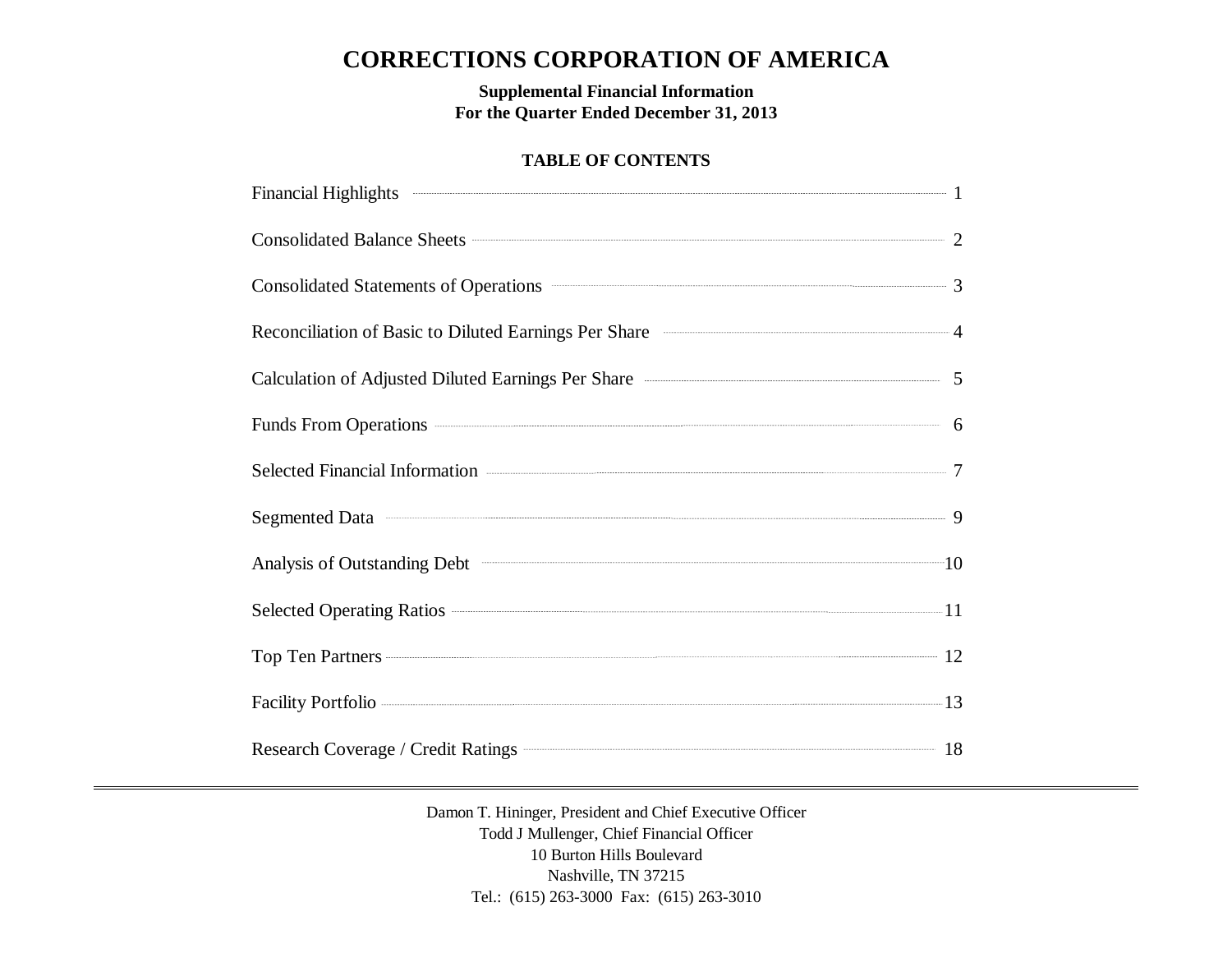#### **FINANCIAL HIGHLIGHTS**

|                                                   |     | <b>For the Three Months Ended</b> |              | For the Twelve Months Ended |              |              |              |           |  |
|---------------------------------------------------|-----|-----------------------------------|--------------|-----------------------------|--------------|--------------|--------------|-----------|--|
|                                                   |     | December 31,                      |              |                             |              | December 31, |              |           |  |
|                                                   |     | 2013                              | 2012         |                             | 2013         |              |              | 2012      |  |
| <b>REVENUE:</b>                                   |     |                                   |              |                             |              |              |              |           |  |
| Owned & controlled properties                     | \$  | 354,938                           | \$           | 350,634                     | \$           | 1,390,032    | $\mathbb{S}$ | 1,421,447 |  |
| Managed only properties and other                 |     | 76,165                            |              | 77,043                      |              | 304,265      |              | 302,210   |  |
| Total revenue                                     |     | 431,103                           |              | 427,677                     |              | 1,694,297    |              | 1,723,657 |  |
| NET OPERATING INCOME:                             |     |                                   |              |                             |              |              |              |           |  |
| Owned & controlled properties                     |     | 109,784                           |              | 123,706                     |              | 447,535      |              | 484,764   |  |
| Managed only properties and other                 |     | 4,680                             |              | 6,985                       |              | 26,411       |              | 21,842    |  |
| Total net operating income                        | \$. | 114,464                           | $\mathbb{S}$ | 130,691                     | $\mathbb{S}$ | 473,946      | $\mathbb{S}$ | 506,606   |  |
| <b>Adjusted Diluted EPS</b>                       | \$  | 0.44                              | \$           | 0.44                        | \$           | 1.92         | \$           | 1.57      |  |
| Pro Forma Adjusted Diluted EPS <sup>(1)</sup>     | \$  | 0.44                              | \$           | 0.38                        | \$           | 1.83         | \$           | 1.38      |  |
| <b>Normalized FFO Per Share</b>                   | \$  | 0.62                              | \$           | 0.64                        | \$           | 2.65         | \$           | 2.36      |  |
| Pro Forma Normalized FFO Per Share <sup>(1)</sup> | \$  | 0.62                              | \$           | 0.56                        | \$           | 2.53         | \$           | 2.07      |  |
| <b>AFFO Per Share</b>                             | \$  | 0.59                              | \$           | 0.61                        | \$           | 2.61         | \$           | 2.34      |  |
| Pro Forma AFFO Per Share <sup>(1)</sup>           | \$  | 0.59                              | \$           | 0.54                        | \$           | 2.49         | \$           | 2.05      |  |
| <b>Debt Leverage</b>                              |     | 3.3x                              |              | 2.5x                        |              | 3.2x         |              | 2.6x      |  |
| <b>Fixed Charge Coverage Ratio</b>                |     | 8.9x                              |              | 8.7x                        |              | 8.6x         |              | 7.4x      |  |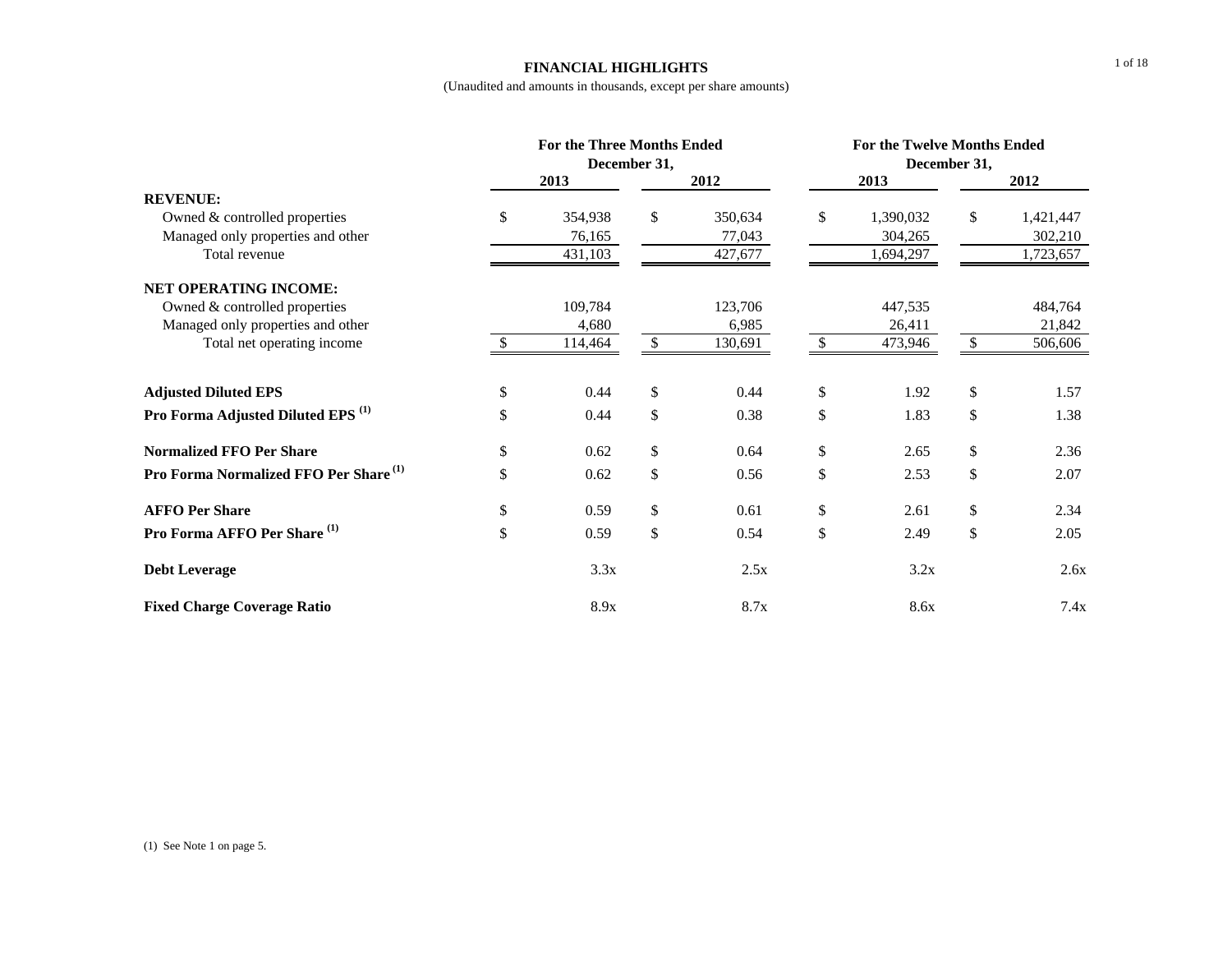#### **CONSOLIDATED BALANCE SHEETS**

| <b>ASSETS</b>                               | December 31,<br>2013 | September 30,<br>2013              | <b>June 30,</b><br>2013 | March 31,<br>2013                  | December 31,<br>2012 |
|---------------------------------------------|----------------------|------------------------------------|-------------------------|------------------------------------|----------------------|
| Cash and cash equivalents                   | \$<br>77,919         | $\overline{\mathcal{S}}$<br>70,223 | $\sqrt{S}$<br>37,875    | $\overline{\mathcal{S}}$<br>60,330 | $\sqrt{S}$<br>62,897 |
| Accounts receivable, net of allowance       | 244,957              | 220,104                            | 233,470                 | 232,863                            | 252,764              |
| Current deferred tax assets                 | 9,241                | 5,174                              | 5,416                   | 5,360                              | 8,022                |
| Prepaid expenses and other current assets   | 20,617               | 27,779                             | 28,969                  | 20,048                             | 27,059               |
| Total current assets                        | 352,734              | 323,280                            | 305,730                 | 318,601                            | 350,742              |
| Property and equipment, net                 | 2,546,613            | 2,546,904                          | 2,538,825               | 2,551,961                          | 2,568,791            |
| Restricted cash                             | 5,589                | 5,835                              | 5,673                   | 5,023                              | 5,022                |
| Investment in direct financing lease        | 5,473                | 5,994                              | 6,500                   | 6,991                              | 7,467                |
| Goodwill                                    | 16,110               | 17,229                             | 11,158                  | 11,988                             | 11,988               |
| Non-current deferred tax assets             | 3,078                | 2,959                              | 9,035                   | 5,998                              |                      |
| Other assets                                | 77,828               | 65,981                             | 40,239                  | 35,813                             | 30,732               |
| Total assets                                | 3,007,425            | 2,968,182<br>\$                    | 2,917,160<br>\$         | 2,936,375                          | 2,974,742<br>\$      |
| <b>LIABILITIES AND STOCKHOLDERS' EQUITY</b> |                      |                                    |                         |                                    |                      |
| Accounts payable and accrued expenses       | \$<br>253,163        | $\mathbb{S}$<br>229,362            | 228,101<br>$\mathbb{S}$ | \$<br>216,358                      | \$<br>166,356        |
| Income taxes payable                        | 1,243                | 964                                | 652                     | 2,352                              | 102                  |
| Total current liabilities                   | 254,406              | 230,326                            | 228,753                 | 218,710                            | 166,458              |
| Long-term debt, net of current portion      | 1,205,000            | 1,185,000                          | 1,150,000               | 1,016,948                          | 1,111,545            |
| Deferred tax liabilities                    |                      |                                    |                         |                                    | 139,526              |
| Other liabilities                           | 45,512               | 45,908                             | 37,218                  | 38,815                             | 35,593               |
| <b>Total liabilities</b>                    | 1,504,918            | 1,461,234                          | 1,415,971               | 1,274,473                          | 1,453,122            |
| Commitments and contingencies               |                      |                                    |                         |                                    |                      |
| Common stock - \$0.01 par value             | 1,159                | 1,158                              | 1,154                   | 1,011                              | 1,001                |
| Additional paid-in capital                  | 1,725,363            | 1,721,497                          | 1,711,821               | 1,159,512                          | 1,146,488            |
| (Accumulated deficit) retained earnings     | (224, 015)           | (215,707)                          | (211,786)               | 501,379                            | 374,131              |
| Total stockholders' equity                  | 1,502,507            | 1,506,948                          | 1,501,189               | 1,661,902                          | 1,521,620            |
| Total liabilities and stockholders' equity  | 3,007,425<br>\$      | 2,968,182<br>\$                    | 2,917,160<br>\$         | 2,936,375<br>\$                    | 2,974,742<br>S.      |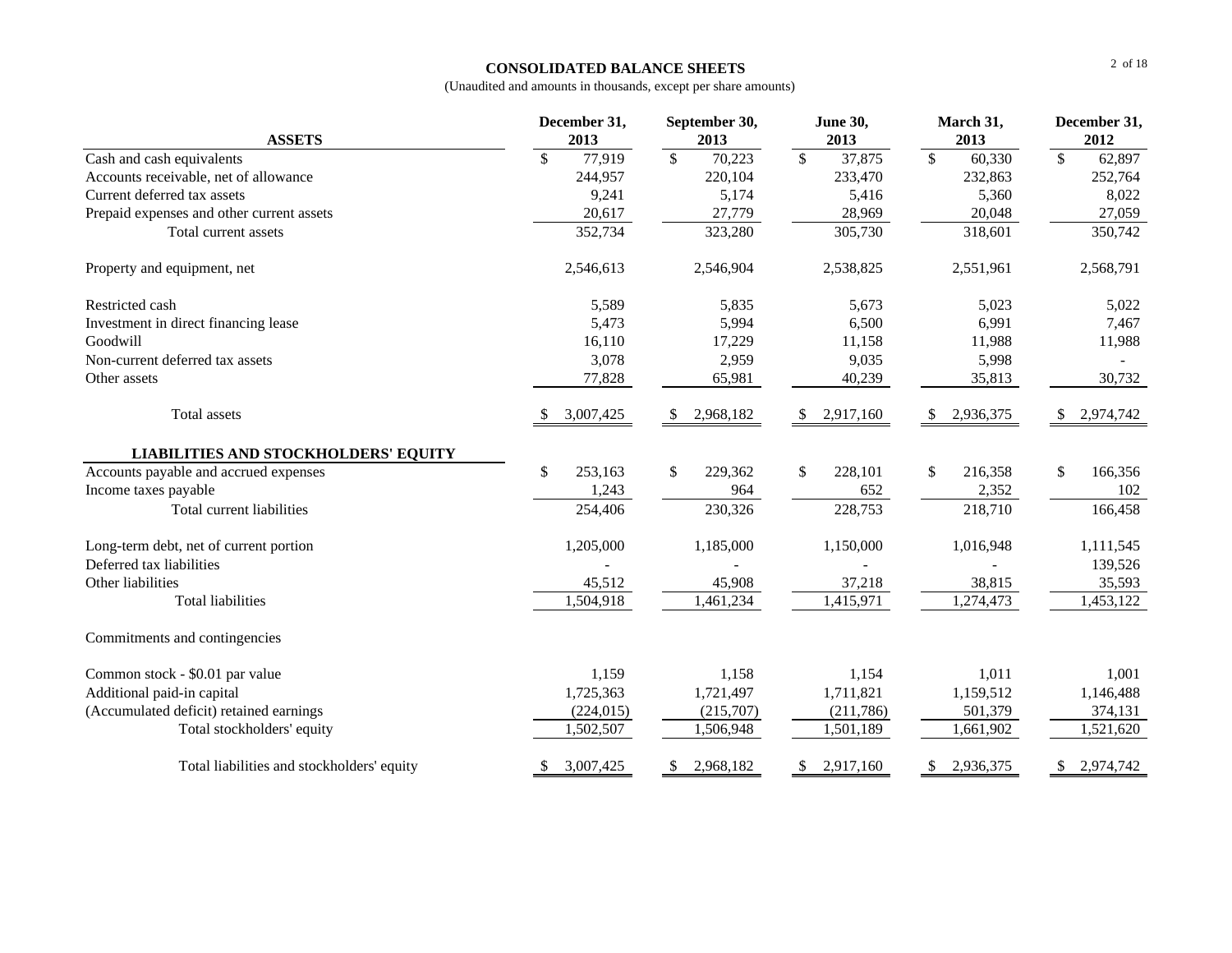#### **CONSOLIDATED STATEMENTS OF OPERATIONS**

|                                                              | <b>For the Three Months Ended</b> |                   |              | <b>For the Twelve Months Ended</b> |               |                      |               |                      |
|--------------------------------------------------------------|-----------------------------------|-------------------|--------------|------------------------------------|---------------|----------------------|---------------|----------------------|
|                                                              |                                   |                   | December 31, |                                    |               |                      | December 31,  |                      |
|                                                              |                                   | 2013              |              | 2012                               |               | 2013                 |               | 2012                 |
| <b>REVENUE:</b>                                              |                                   |                   |              |                                    |               |                      |               |                      |
| Owned & controlled properties                                | \$                                | 354,938           | \$           | 350,634                            | \$            | 1,390,032            | <sup>\$</sup> | 1,421,447            |
| Managed only and other<br>Total revenue                      |                                   | 76,165<br>431,103 |              | 77,043<br>427,677                  |               | 304,265<br>1,694,297 |               | 302,210<br>1,723,657 |
|                                                              |                                   |                   |              |                                    |               |                      |               |                      |
| <b>EXPENSES:</b>                                             |                                   |                   |              |                                    |               |                      |               |                      |
| Operating:                                                   |                                   |                   |              |                                    |               |                      |               |                      |
| Owned & controlled properties                                |                                   | 245,154           |              | 226,928                            |               | 942,497              |               | 936,683              |
| Managed only and other                                       |                                   | 71,485            |              | 70,058                             |               | 277,854              |               | 280,368              |
| Total operating expenses                                     |                                   | 316,639           |              | 296,986                            |               | 1,220,351            |               | 1,217,051            |
| General and administrative                                   |                                   | 23,428            |              | 21,985                             |               | 103,590              |               | 88,935               |
| Depreciation and amortization                                |                                   | 29,489            |              | 28,407                             |               | 112,692              |               | 113,063              |
| Asset impairments                                            |                                   | 5,528             |              | 347,378                            |               | 6,513                |               |                      |
|                                                              |                                   | 375,084           |              |                                    |               | 1,443,146            |               | 1,419,049            |
| <b>OPERATING INCOME</b>                                      |                                   | 56,019            |              | 80,299                             |               | 251,151              |               | 304,608              |
| <b>OTHER (INCOME) EXPENSE:</b>                               |                                   |                   |              |                                    |               |                      |               |                      |
| Interest expense, net                                        |                                   | 10,270            |              | 13,022                             |               | 45,126               |               | 58,363               |
| Expenses associated with debt refinancing transactions       |                                   |                   |              | 103                                |               | 36,528               |               | 2,099                |
| Other income                                                 |                                   | 20                |              | 37                                 |               | (100)                |               | (333)                |
|                                                              |                                   | 10,290            |              | 13,162                             |               | 81,554               |               | 60,129               |
| <b>INCOME FROM CONTINUING OPERATIONS BEFORE INCOME TAXES</b> |                                   | 45,729            |              | 67,137                             |               | 169,597              |               | 244,479              |
| Income tax (expense) benefit                                 |                                   | 1,742             |              | (21, 879)                          |               | 134,995              |               | (87, 513)            |
| <b>INCOME FROM CONTINUING OPERATIONS</b>                     |                                   | 47,471            |              | 45,258                             |               | 304,592              |               | 156,966              |
| (Loss) income from discontinued operations, net of taxes     |                                   |                   |              | 150                                |               | (3,757)              |               | (205)                |
| <b>NET INCOME</b>                                            |                                   | 47,471            | \$           | 45,408                             | \$            | 300,835              |               | 156,761              |
| <b>BASIC EARNINGS PER SHARE</b>                              |                                   | 0.41              |              | 0.46                               |               | 2.74                 |               | 1.58                 |
| <b>DILUTED EARNINGS PER SHARE</b>                            | <sup>\$</sup>                     | 0.41              | \$           | 0.45                               | <sup>\$</sup> | 2.70                 | <sup>\$</sup> | 1.56                 |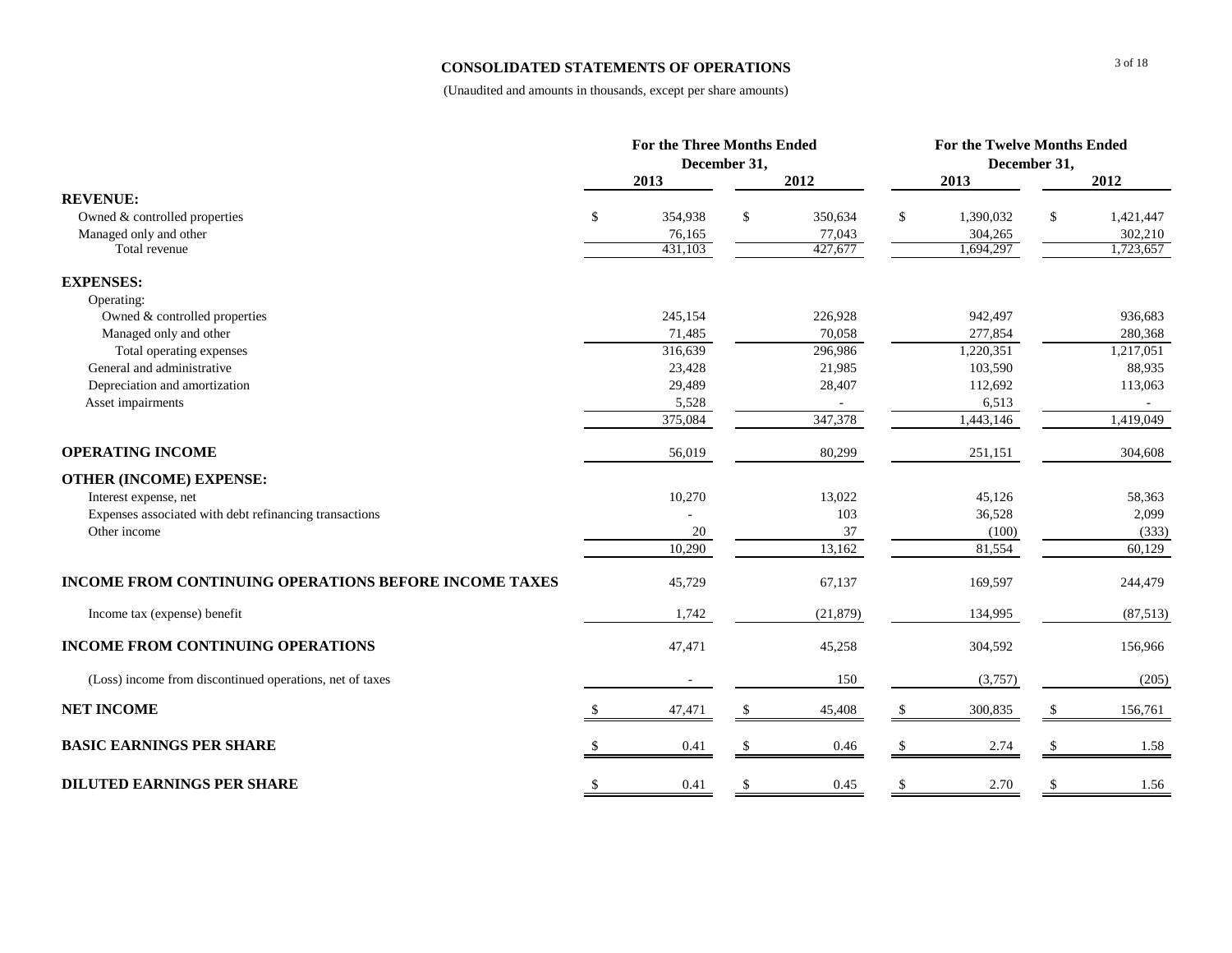### **RECONCILIATION OF BASIC TO DILUTED EARNINGS PER SHARE**

|                                                          |              | For the Three Months Ended |              | <b>For the Twelve Months Ended</b> |    |         |              |         |
|----------------------------------------------------------|--------------|----------------------------|--------------|------------------------------------|----|---------|--------------|---------|
|                                                          | December 31, |                            |              | December 31,                       |    |         |              |         |
|                                                          |              | 2013                       |              | 2012                               |    | 2013    |              | 2012    |
| Basic:                                                   |              |                            |              |                                    |    |         |              |         |
| Income from continuing operations                        | \$           | 47,471                     | \$           | 45,258                             | \$ | 304,592 | \$           | 156,966 |
| (Loss) income from discontinued operations, net of taxes |              |                            |              | 150                                |    | (3,757) |              | (205)   |
| Net income                                               | \$           | 47,471                     | \$           | 45,408                             | \$ | 300,835 | \$           | 156,761 |
| Diluted:                                                 |              |                            |              |                                    |    |         |              |         |
| Income from continuing operations                        | \$           | 47,471                     | \$           | 45,258                             | \$ | 304,592 | \$           | 156,966 |
| (Loss) income from discontinued operations, net of taxes |              |                            |              | 150                                |    | (3,757) |              | (205)   |
| Diluted net income                                       | \$           | 47,471                     | $\sqrt{3}$   | 45,408                             | \$ | 300,835 | \$           | 156,761 |
| Basic:                                                   |              |                            |              |                                    |    |         |              |         |
| Weighted average common shares outstanding               |              | 115,879                    |              | 100,062                            |    | 110,024 |              | 99,925  |
| Unvested restricted common stock                         |              | (395)                      |              | (383)                              |    | (407)   |              | (380)   |
| Weighted average common shares outstanding-basic         |              | 115,484                    |              | 99,679                             |    | 109,617 |              | 99,545  |
| Diluted:                                                 |              |                            |              |                                    |    |         |              |         |
| Weighted average common shares outstanding-basic         |              | 115,484                    |              | 99,679                             |    | 109,617 |              | 99,545  |
| Effect of dilutive securities:                           |              |                            |              |                                    |    |         |              |         |
| Stock options                                            |              | 1,111                      |              | 1,086                              |    | 1,279   |              | 864     |
| Restricted stock-based compensation                      |              | 441                        |              | 334                                |    | 354     |              | 214     |
| Weighted average shares and assumed conversions-diluted  |              | 117,036                    |              | 101,099                            |    | 111,250 |              | 100,623 |
| Basic earnings per share:                                |              |                            |              |                                    |    |         |              |         |
| Income from continuing operations                        | \$           | 0.41                       | \$           | 0.46                               | \$ | 2.77    | \$           | 1.58    |
| (Loss) income from discontinued operations, net of taxes |              |                            |              |                                    |    | (0.03)  |              |         |
| Net income                                               | \$.          | 0.41                       | \$           | 0.46                               | \$ | 2.74    | \$           | 1.58    |
| Diluted earnings per share:                              |              |                            |              |                                    |    |         |              |         |
| Income from continuing operations                        | \$.          | 0.41                       | \$           | 0.45                               | \$ | 2.73    | \$           | 1.56    |
| (Loss) income from discontinued operations, net of taxes |              |                            |              |                                    |    | (0.03)  |              | $\sim$  |
| Net income                                               | \$           | 0.41                       | $\mathbf{s}$ | 0.45                               | \$ | 2.70    | $\mathbb{S}$ | 1.56    |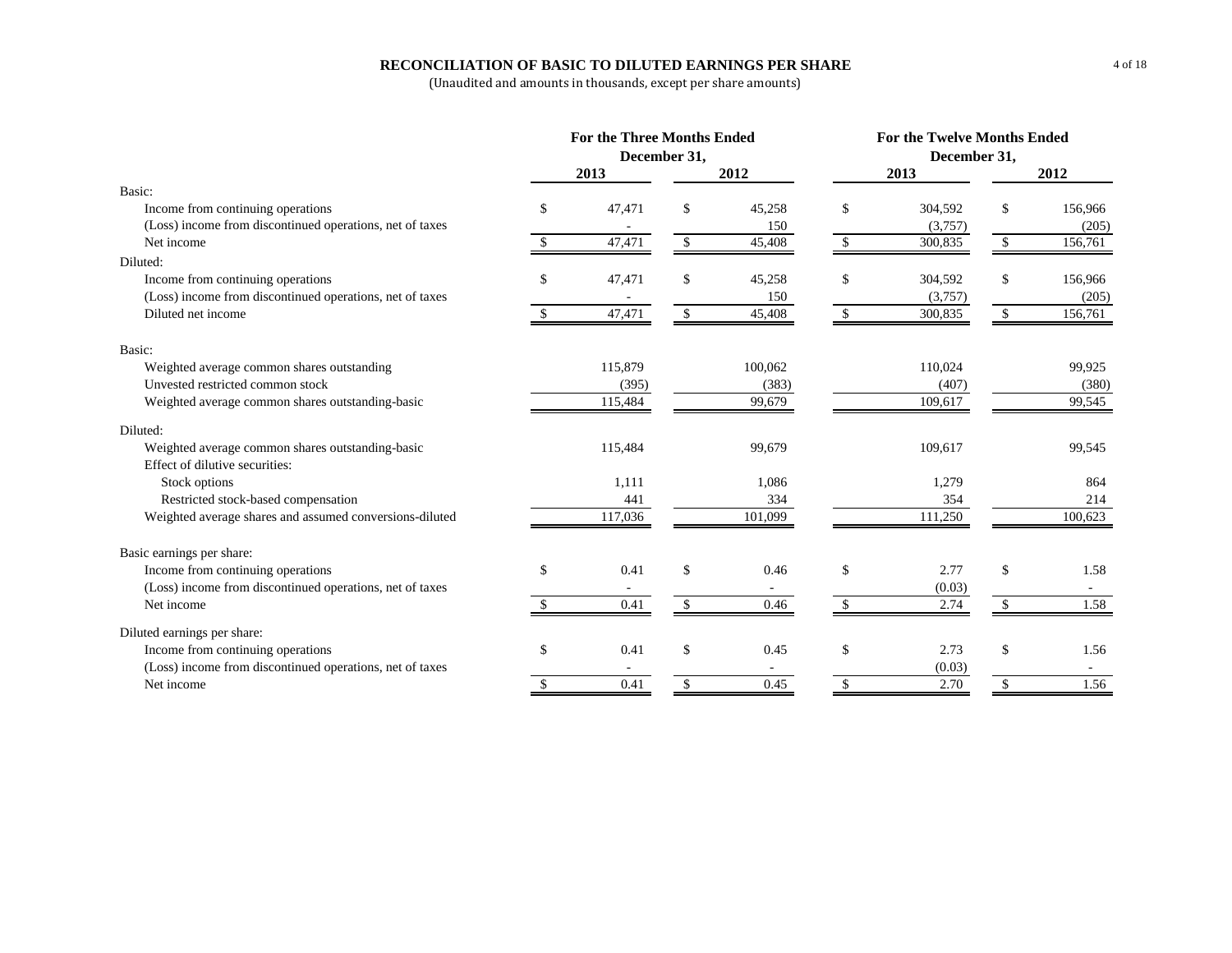### **CALCULATION OF ADJUSTED DILUTED EARNINGS PER SHARE**

(Unaudited and amounts in thousands, except per share amounts)

|                                                                          |     | <b>For the Three Months Ended</b> | December 31, |         | For the Twelve Months Ended<br>December 31, |           |     |         |
|--------------------------------------------------------------------------|-----|-----------------------------------|--------------|---------|---------------------------------------------|-----------|-----|---------|
|                                                                          |     | 2013                              |              | 2012    |                                             | 2013      |     | 2012    |
| Net Income                                                               | \$. | 47,471                            | \$.          | 45,408  | \$                                          | 300,835   | -\$ | 156,761 |
| Special items:                                                           |     |                                   |              |         |                                             |           |     |         |
| Expenses associated with debt refinancing transactions, net              |     |                                   |              | 65      |                                             | 33,299    |     | 1,316   |
| Expenses associated with REIT conversion, net                            |     | 370                               |              | 1,468   |                                             | 9,522     |     | 2,679   |
| Expenses associated with mergers and acquistions, net                    |     | 95                                |              |         |                                             | 713       |     |         |
| Asset impairments, net                                                   |     | 3,840                             |              |         |                                             | 6,736     |     |         |
| Income tax benefit for reversal of deferred taxes due to REIT conversion |     | $\overline{\phantom{a}}$          |              | (2,891) |                                             | (137,686) |     | (2,891) |
| Diluted adjusted net income                                              |     | 51,776                            |              | 44,050  |                                             | 213,419   |     | 157,865 |
| Weighted average common shares outstanding - basic                       |     | 115,484                           |              | 99,679  |                                             | 109,617   |     | 99,545  |
| Effect of dilutive securities:                                           |     |                                   |              |         |                                             |           |     |         |
| Stock options                                                            |     | 1,111                             |              | 1,086   |                                             | 1,279     |     | 864     |
| Restricted stock-based compensation                                      |     | 441                               |              | 334     |                                             | 354       |     | 214     |
| Weighted average shares and assumed conversions - diluted                |     | 117,036                           |              | 101,099 |                                             | 111,250   |     | 100,623 |
| Non-GAAP Adjustment <sup>1</sup> :                                       |     |                                   |              |         |                                             |           |     |         |
| Shares issued in Special Dividend                                        |     | 13,876                            |              | 13,876  |                                             | 13,876    |     | 13,876  |
| Weighted average impact                                                  |     | (13, 876)                         |              |         |                                             | (8,592)   |     |         |
| Pro forma weighted average shares and assumed conversions - diluted      |     | 117,036                           |              | 114,975 |                                             | 116,534   |     | 114,499 |
| <b>Adjusted Diluted Earnings Per Share</b>                               |     | 0.44                              |              | 0.44    | <sup>\$</sup>                               | 1.92      |     | 1.57    |
| Pro forma Adjusted Diluted Earnings Per Share                            |     | 0.44                              |              | 0.38    | <sup>\$</sup>                               | 1.83      |     | 1.38    |

Note 1: On May 20, 2013, CCA paid a special dividend in connection with its conversion to a REIT. The shareholders were allowed to elect to receive their payment of the special dividend either in all cash, all shares of CCA common stock, or a combination of cash and CCA common stock, except that CCA placed a limit on the aggregate amount of cash payable to the shareholders. Under ASC 505, "Equity" and ASU 2010-01, "Accounting for Distributions to Shareholders with Components of Stock and Cash, a consensus of the FASB Emerging Issues Task Force", a distribution that allows shareholders to elect to receive cash or stock with a potential limitation on the total amount of cash that all shareholders can elect to receive in the aggregate is considered a share issuance that is reflected in per share results prospectively. As such, the stock portion of the special dividend is presented prospectively in basic and diluted per share results and was not presented retroactively for all periods presented as it would, for example, with a stock split or a stock dividend. As a result, CCA believes investors would benefit from seeing the operating performance for the comparable periods accounting for the effect of the special dividend in both periods. Therefore, for comparison purposes, CCA has presented per share results on a pro forma basis as if the shares issued in the special dividend were issued as of the beginning of the periods presented.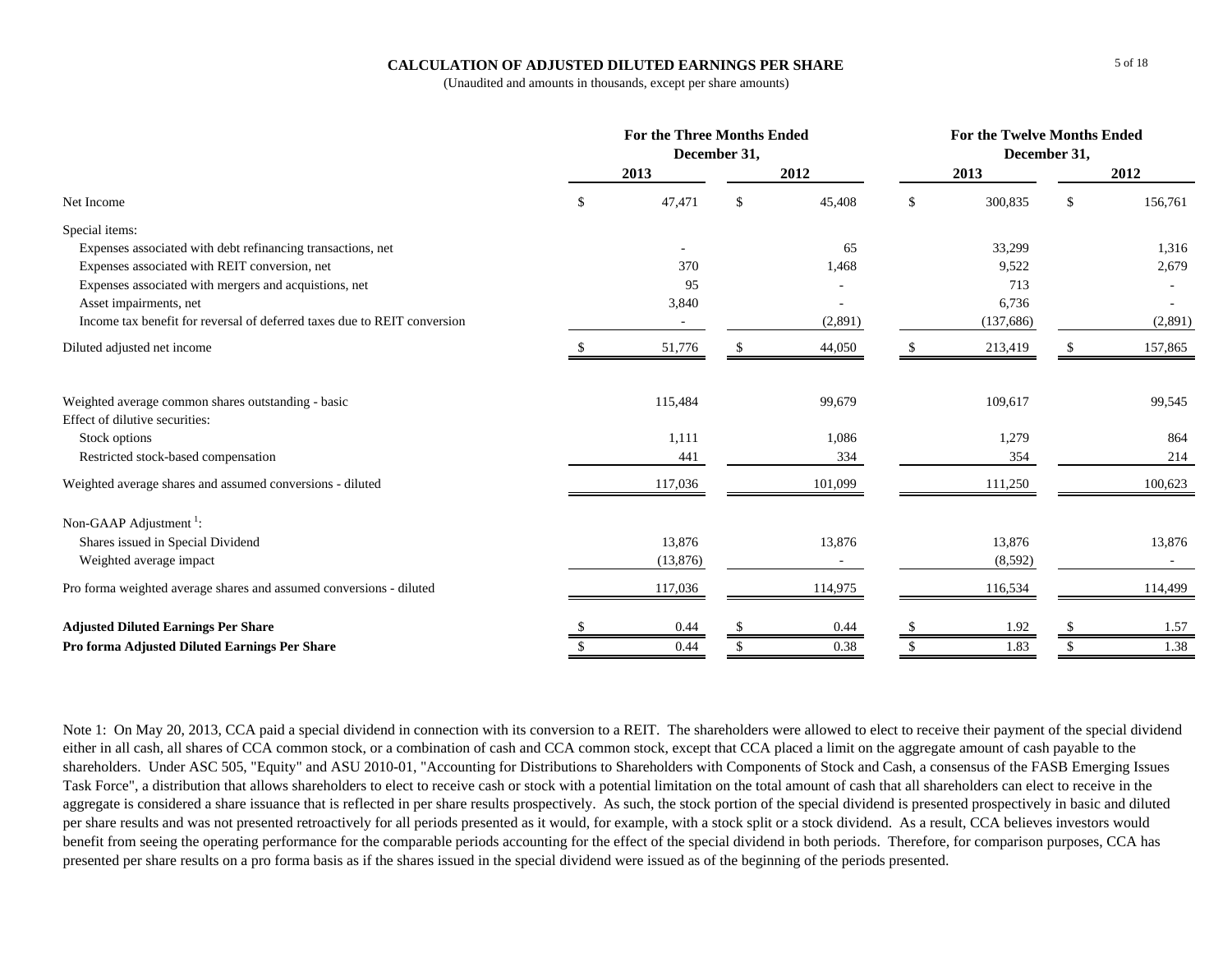### **FUNDS FROM OPERATIONS**

(Unaudited and amounts in thousands, except per share amounts)

|                                                                          | For the Three Months Ended December 31, |         |               |         |              |            | For the Twelve Months Ended December 31, |           |
|--------------------------------------------------------------------------|-----------------------------------------|---------|---------------|---------|--------------|------------|------------------------------------------|-----------|
|                                                                          |                                         | 2013    |               | 2012    |              | 2013       |                                          | 2012      |
| <b>FUNDS FROM OPERATIONS:</b>                                            |                                         |         |               |         |              |            |                                          |           |
| Net income                                                               | £.                                      | 47,471  | $\mathbb{S}$  | 45,408  | $\mathbb{S}$ | 300,835    | \$                                       | 156,761   |
| Depreciation of real estate assets                                       |                                         | 20,974  |               | 20,032  |              | 80,990     |                                          | 78,719    |
| Depreciation of real estate assets for discontinued operations           |                                         |         |               | 116     |              | 323        |                                          | 426       |
| <b>Funds From Operations</b>                                             | -S                                      | 68,445  | $\mathbb{S}$  | 65,556  | $\mathbb{S}$ | 382,148    | $\mathbb{S}$                             | 235,906   |
| Expenses associated with debt refinancing transactions, net              |                                         |         |               | 65      |              | 33,299     |                                          | 1,316     |
| Expenses associated with REIT conversion, net                            |                                         | 370     |               | 1,468   |              | 9,522      |                                          | 2,679     |
| Expenses associated with mergers and acquistions, net                    |                                         | 95      |               |         |              | 713        |                                          |           |
| Asset impairments, net                                                   |                                         | 3,840   |               |         |              | 6,736      |                                          |           |
| Income tax benefit for reversal of deferred taxes due to REIT conversion |                                         |         |               | (2,891) |              | (137, 686) |                                          | (2,891)   |
| Normalized Funds From Operations                                         | <sup>\$</sup>                           | 72,750  | $\mathcal{S}$ | 64,198  | $\mathbb{S}$ | 294,732    | $\mathcal{S}$                            | 237,010   |
| Maintenance capital expenditures on real estate assets                   |                                         | (7,890) |               | (6,428) |              | (21,005)   |                                          | (18, 643) |
| Stock-based compensation                                                 |                                         | 3,263   |               | 3,202   |              | 12,938     |                                          | 12,296    |
| Amortization of debt costs and other non-cash interest                   |                                         | 769     |               | 1,036   |              | 3,509      |                                          | 4,316     |
| <b>Adjusted Funds From Operations</b>                                    |                                         | 68,892  | \$            | 62,008  | S.           | 290,174    | \$                                       | 234,979   |
| <b>NORMALIZED FUNDS FROM OPERATIONS PER SHARE:</b>                       |                                         |         |               |         |              |            |                                          |           |
| Basic                                                                    |                                         | 0.63    |               | 0.64    |              | 2.69       |                                          | 2.38      |
| Diluted                                                                  |                                         | 0.62    |               | 0.64    |              | 2.65       |                                          | 2.36      |
| Pro forma Diluted <sup>(1)</sup>                                         |                                         | 0.62    |               | 0.56    |              | 2.53       |                                          | 2.07      |
| ADJUSTED FUNDS FROM OPERATIONS PER SHARE:                                |                                         |         |               |         |              |            |                                          |           |
| Basic                                                                    |                                         | 0.60    |               | 0.62    |              | 2.65       |                                          | 2.36      |
| Diluted                                                                  |                                         | 0.59    |               | 0.61    |              | 2.61       |                                          | 2.34      |
| Pro forma Diluted <sup>(1)</sup>                                         |                                         | 0.59    |               | 0.54    |              | 2.49       |                                          | 2.05      |

FFO and AFFO are widely accepted non-GAAP supplemental measures of REIT performance following the standards established by the National Association of Real Estate Investment Trusts (NAREIT). CCA believes that FFO and AFFO are important operating measures that supplement discussion and analysis of the Company's results of operations and are used to review and assess operating performance of the Company and its correctional facilities and their management teams. NAREIT defines FFO as net income computed in accordance with generally accepted accounting principles, excluding gains (or losses) from sales of property and extraordinary items, plus depreciation and amortization of real estate and impairment of depreciable real estate. Because the historical cost accounting convention used for real estate assets requires depreciation (except on land), this accounting presentation assumes that the value of real estate assets diminishes at a level rate over time. Because of the unique structure, design and use of the Company's correctional facilities, management believes that assessing performance of the Company's correctional facilities without the impact of depreciation or amortization is useful. CCA may make adjustments to FFO from time to time for certain other income and expenses that it considers non-recurring, infrequent or unusual, even though such items may require cash settlement, because such items do not reflect a necessary component of the ongoing operations of the Company. Normalized FFO excludes the effects of such items. CCA calculates AFFO by adding to Normalized FFO non-cash expenses such as the amortization of deferred financing costs and stockbased compensation, and by subtracting from Normalized FFO recurring real estate expenditures that are capitalized and then amortized, but which are necessary to maintain a REIT's properties and its revenue stream. Some of these capital expenditures contain a discretionary element with respect to when they are incurred, while others may be more urgent. Therefore, these capital expenditures may fluctuate from quarter to quarter, depending on the nature of the expenditures required, seasonal factors such as weather, and budgetary conditions. Other companies may calculate FFO, Normalized FFO, and AFFO differently than the Company does or adjust for other items, and therefore comparability may be limited. FFO, Normalized FFO, and AFFO and their corresponding per share measures are not measures of performance under GAAP, and should not be considered as an alternative to cash flows from operating activities, a measure of liquidity or an alternative to net income as indicators of the Company's operating performance or any other measure of performance derived in accordance with GAAP. This data should be read in conjunction with the Company's consolidated financial statements and related notes included in its filings with the Securities and Exchange Commission.

(1) See Note 1 on page 5.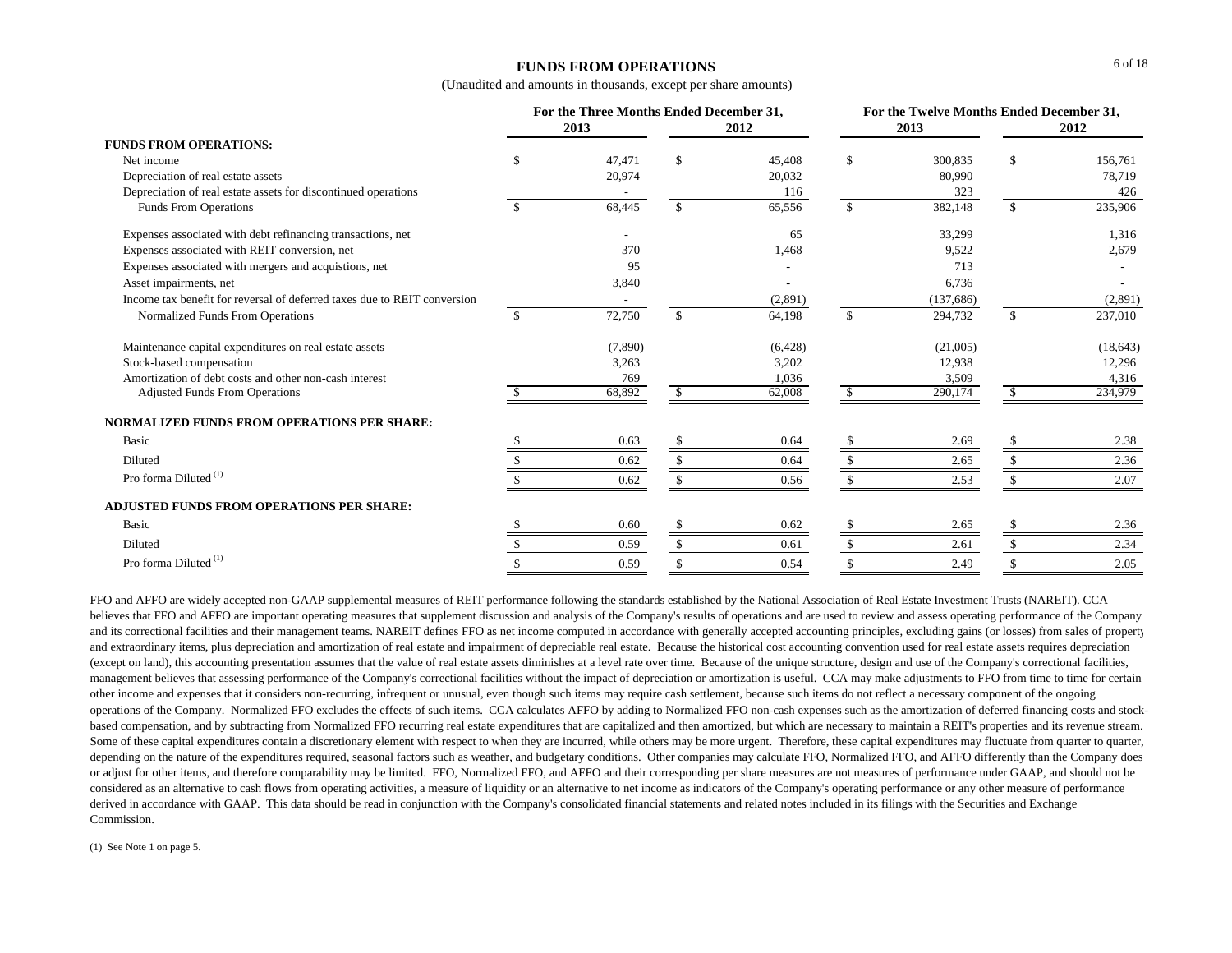#### **SELECTED FINANCIAL INFORMATION**

|                                                                                                                                              |                          | December 31, 2013                     | September 30, 2013       |                                       | June 30, 2013             |                                       | March 31, 2013           |                                       | December 31, 2012             |                                      |
|----------------------------------------------------------------------------------------------------------------------------------------------|--------------------------|---------------------------------------|--------------------------|---------------------------------------|---------------------------|---------------------------------------|--------------------------|---------------------------------------|-------------------------------|--------------------------------------|
| <b>BALANCE SHEET:</b><br>Property and equipment<br>Accumulated depreciation and amortization<br>Property and equipment, net                  | \$<br>$\mathbf{\hat{S}}$ | 3.626.846<br>(1,080,233)<br>2,546,613 | \$<br>$\frac{1}{2}$      | 3,622,734<br>(1,075,830)<br>2,546,904 | \$<br>$\sqrt[6]{}$        | 3.588.675<br>(1,049,850)<br>2,538,825 | \$<br>$\mathcal{S}$      | 3.577.198<br>(1,025,237)<br>2,551,961 | \$<br>\$                      | 3,567,967<br>(999, 176)<br>2,568,791 |
| Total assets                                                                                                                                 | \$                       | 3,007,425                             | \$                       | 2,968,182                             | \$                        | 2,917,160                             | \$                       | 2,936,375                             | \$                            | 2,974,742                            |
| Maintenance & technology capital expenditures for the quarter ended                                                                          | \$                       |                                       | \$                       | 10,924                                | \$                        |                                       | \$                       |                                       | \$                            |                                      |
|                                                                                                                                              |                          | 21,336                                |                          |                                       |                           | 8,897                                 |                          | 7,150                                 |                               | 13,283                               |
| Total debt                                                                                                                                   | \$                       | 1,205,000                             | \$                       | 1,185,000                             | \$                        | 1,150,000                             | \$                       | 1,016,948                             | \$                            | 1,111,545                            |
| Equity book value                                                                                                                            | \$                       | 1,502,507                             | \$                       | 1,506,948                             | \$                        | 1,501,189                             | \$                       | 1,661,902                             | \$                            | 1,521,620                            |
| LIQUIDITY:<br>Cash and cash equivalents                                                                                                      | \$                       | 77,919                                | \$                       | 70,223                                | \$                        | 37,875                                | \$                       | 60,330                                | \$                            | 62,897                               |
| Availability under revolving credit facility                                                                                                 | \$                       | 344,957                               | \$                       | 364,833                               | \$                        | 399,833                               | \$                       | 314,333                               | \$                            | 103,998                              |
| <b>CAPITALIZATION:</b><br>Common shares outstanding<br>Common share price at end of period<br>Market value of common equity at end of period | \$.<br>$\sqrt{2}$        | 115,923<br>32.07<br>3,717,651         | \$<br>$\sqrt$            | 115,831<br>34.55<br>4,001,961         | $\frac{\$}{\$}$           | 115,418<br>33.87<br>3,909,208         | $\mathcal{S}$<br>$\sqrt$ | 101,102<br>39.07<br>3,950,055         | \$<br>$\sqrt[6]{\frac{1}{2}}$ | 100,105<br>35.47<br>3,550,724        |
| Total equity market capitalization                                                                                                           | $\sqrt{5}$               | 3,717,651                             | $\sqrt[6]{\frac{1}{2}}$  | 4,001,961                             | $\sqrt[6]{\frac{1}{2}}$   | 3,909,208                             | $\sqrt[6]{\frac{1}{2}}$  | 3,950,055                             | $\sqrt[6]{\frac{1}{2}}$       | 3,550,724                            |
| Total market capitalization (market value of equity plus debt)                                                                               | \$                       | 4,922,651                             | \$                       | 5,186,961                             | $\boldsymbol{\mathsf{S}}$ | 5,059,208                             | \$                       | 4,967,003                             | \$                            | 4,662,269                            |
| <b>Regular Dividends</b>                                                                                                                     | \$                       | 55,887                                | \$                       | 55,821                                | \$                        | 55,644                                | \$                       | 53,844                                | \$                            | 20,084                               |
| Dividends per common share                                                                                                                   | \$                       | 0.48                                  | \$                       | 0.48                                  | \$                        | 0.48                                  | \$                       | 0.53                                  | \$                            | 0.20                                 |
| Annualized dividend yield                                                                                                                    |                          | 6.0%                                  |                          | 5.6%                                  |                           | 5.7%                                  |                          | 5.4%                                  |                               | 2.3%                                 |
| <b>EBITDA</b>                                                                                                                                | \$                       | 85,488                                | $\mathbb{S}$             | 95,606                                | \$                        | 59,378                                | \$                       | 86,943                                | $\$$                          | 108,566                              |
| <b>ADJUSTED EBITDA</b>                                                                                                                       | \$                       | 91,526                                | \$                       | 97,295                                | \$                        | 97,444                                | \$                       | 95,229                                | $\$$                          | 110,995                              |
| <b>NORMALIZED FUNDS FROM OPERATIONS</b>                                                                                                      | \$                       | 72,750                                | \$                       | 73,958                                | \$                        | 77,187                                | \$                       | 70,837                                | $\$$                          | 64,198                               |
| Basic normalized funds from operations per share                                                                                             | \$                       | 0.63                                  | \$                       | 0.64                                  | $\mathcal{S}$             | 0.72                                  | $\mathsf{\$}$            | 0.71                                  | \$                            | 0.64                                 |
| Diluted normalized funds from operations per share                                                                                           | $\overline{\mathcal{S}}$ | 0.62                                  | $\overline{\mathcal{S}}$ | 0.63                                  | $\overline{\mathcal{S}}$  | 0.71                                  | $\overline{\mathcal{E}}$ | 0.70                                  | $\overline{\mathcal{S}}$      | 0.64                                 |
| FFO PAYOUT RATIO                                                                                                                             |                          | 77.4%                                 |                          | 76.2%                                 |                           | 67.6%                                 |                          | 75.7%                                 |                               | 31.3%                                |
| <b>ADJUSTED FUNDS FROM OPERATIONS</b>                                                                                                        | \$                       | 68,892                                | $\mathbb{S}$             | 73,424                                | \$                        | 76,903                                | \$                       | 70,955                                | $\$$                          | 62,008                               |
| Basic adjusted funds from operations per share                                                                                               |                          | 0.60                                  |                          | 0.64                                  | \$                        | 0.72                                  | S                        | 0.71                                  | \$                            | 0.62                                 |
| Diluted adjusted funds from operations per share                                                                                             |                          | 0.59                                  | S                        | 0.63                                  | $\overline{\mathcal{S}}$  | 0.71                                  | $\sqrt{S}$               | 0.70                                  | $\overline{\mathcal{S}}$      | 0.61                                 |
| <b>AFFO PAYOUT RATIO</b>                                                                                                                     |                          | 81.4%                                 |                          | 76.2%                                 |                           | 67.6%                                 |                          | 75.7%                                 |                               | 32.8%                                |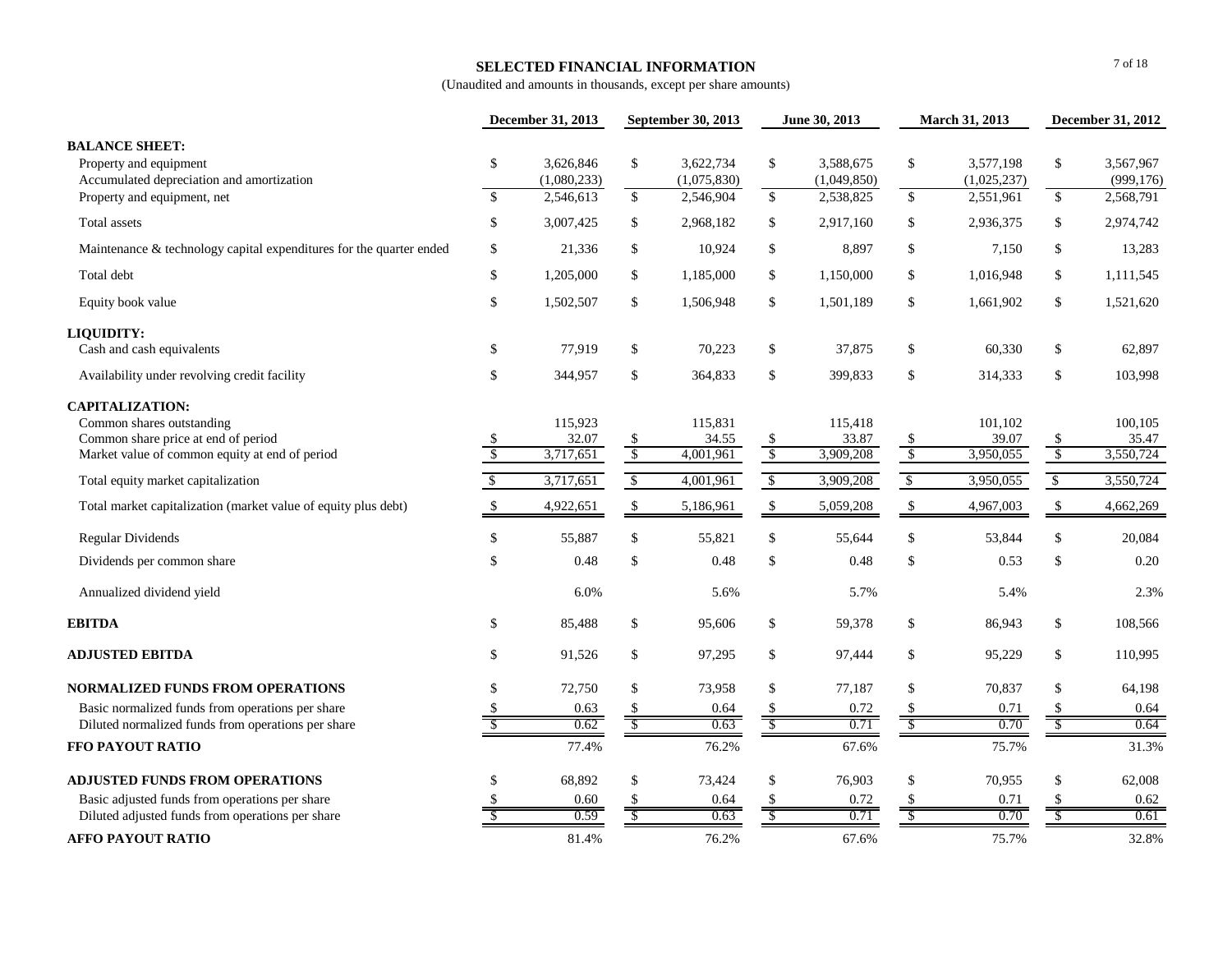#### **SELECTED FINANCIAL INFORMATION**

(Unaudited and amounts in thousands, except per share amounts)

|                                                                                        |              | For the Three Months Ended December 31,<br>2013 | 2012          |              | For the Twelve Months Ended December 31,<br>2013 |    | 2012       |
|----------------------------------------------------------------------------------------|--------------|-------------------------------------------------|---------------|--------------|--------------------------------------------------|----|------------|
| Number of days per period                                                              |              | 92                                              | 92            |              | 365                                              |    | 366        |
| <b>ALL FACILITIES:</b>                                                                 |              |                                                 |               |              |                                                  |    |            |
| Average available beds                                                                 |              | 87,380                                          | 89,036        |              | 88,894                                           |    | 88,646     |
| Average compensated occupancy                                                          |              | 84.9%                                           | 86.6%         |              | 85.2%                                            |    | 87.9%      |
| Total compensated man-days                                                             |              | 6,823,061                                       | 7,090,267     |              | 27,629,699                                       |    | 28,533,648 |
| Revenue per compensated man-day (1)<br>Operating expenses per compensated man-day: (1) | \$           | 60.60                                           | \$<br>60.18   | \$           | 60.57                                            | \$ | 60.22      |
| Fixed expense                                                                          |              | 31.65                                           | 31.26         |              | 32.48                                            |    | 31.91      |
| Variable expense                                                                       |              | 10.78                                           | 10.12         |              | 10.26                                            |    | 10.13      |
| Total                                                                                  |              | 42.43                                           | 41.38         |              | 42.74                                            |    | 42.04      |
| Operating income per compensated man-day                                               |              | 18.17                                           | 18.80         |              | 17.83                                            |    | 18.18      |
| Operating margin                                                                       |              | 30.0%                                           | 31.2%         |              | 29.4%                                            |    | 30.2%      |
| DEPRECIATION AND AMORTIZATION:                                                         |              |                                                 |               |              |                                                  |    |            |
| Depreciation expense on real estate                                                    |              | 20,974                                          | 20,032        |              | 80,990                                           |    | 78,719     |
| Other depreciation expense                                                             |              | 8,526                                           | 8,409         |              | 31,799                                           |    | 34,480     |
| Amortization of intangibles                                                            |              | (11)                                            | (34)          |              | (97)                                             |    | (136)      |
| Depreciation and amortization                                                          | $\mathbb{S}$ | 29,489                                          | \$<br>28,407  | $\mathbb{S}$ | 112,692                                          | -S | 113,063    |
| <b>NET OPERATING INCOME:</b>                                                           |              |                                                 |               |              |                                                  |    |            |
| Revenue                                                                                |              |                                                 |               |              |                                                  |    |            |
| Owned & controlled properties                                                          | \$           | 354,938                                         | \$<br>350,634 | \$           | 1,390,032                                        | \$ | 1,421,447  |
| Managed only and other                                                                 |              | 76,165                                          | 77,043        |              | 304,265                                          |    | 302,210    |
| Total revenues                                                                         |              | 431,103                                         | 427,677       |              | 1,694,297                                        |    | 1,723,657  |
| <b>Operating Expenses</b>                                                              |              |                                                 |               |              |                                                  |    |            |
| Owned & controlled properties                                                          |              | 245,154                                         | 226,928       |              | 942,497                                          |    | 936,683    |
| Managed only and other                                                                 |              | 71,485                                          | 70,058        |              | 277,854                                          |    | 280,368    |
| Total operating expenses                                                               |              | 316,639                                         | 296,986       |              | 1,220,351                                        |    | 1,217,051  |
| Facility Net Operating Income                                                          |              |                                                 |               |              |                                                  |    |            |
| Owned & controlled properties                                                          |              | 109,784                                         | 123,706       |              | 447,535                                          |    | 484,764    |
| Managed only and other                                                                 |              | 4,680                                           | 6,985         |              | 26,411                                           |    | 21,842     |
| Total net operating income                                                             | $\mathbb{S}$ | 114,464                                         | \$<br>130,691 | $\mathbb{S}$ | 473,946                                          | \$ | 506,606    |

(1) Revenue and expenses per man-day exclude revenues (and compensated man-days) earned and expenses incurred during the fourth quarter of 2013 for the Red Rock and Diamondback facilities because of the distorted impact they have on the statistics due to the transition to a new contract at Red Rock and activation in anticipation of a new contract at Diamondback during the quarter.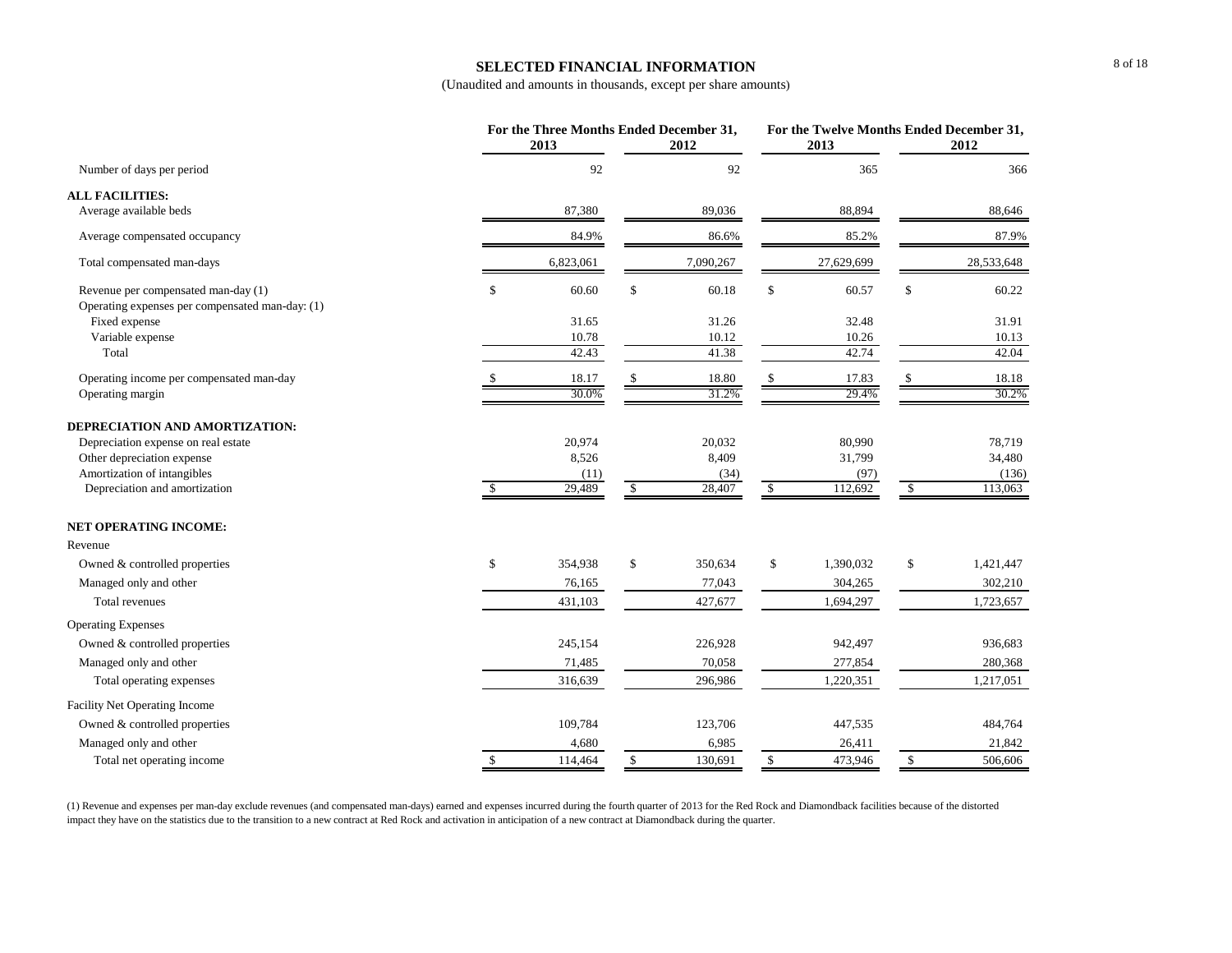### **SEGMENTED DATA**

(Unaudited and amounts in thousands, except per share amounts)

|                                                                                        |              | For the Three Months Ended December 31,<br>2013 |              | 2012      |              | 2013       | For the Twelve Months Ended December 31,<br>2012 |            |  |
|----------------------------------------------------------------------------------------|--------------|-------------------------------------------------|--------------|-----------|--------------|------------|--------------------------------------------------|------------|--|
| <b>OWNED AND MANAGED FACILITIES:</b>                                                   |              |                                                 |              |           |              |            |                                                  |            |  |
| Corrections revenue                                                                    | \$           | 337,808                                         | \$           | 350,352   | \$           | 1,372,059  | \$                                               | 1,418,783  |  |
| Operating expenses:                                                                    |              |                                                 |              |           |              |            |                                                  |            |  |
| Fixed expense                                                                          |              | 172,147                                         |              | 173,408   |              | 709,454    |                                                  | 716,277    |  |
| Variable expense                                                                       |              | 55,944                                          |              | 53,341    |              | 215,318    |                                                  | 219,403    |  |
| Total                                                                                  |              | 228,091                                         |              | 226,749   |              | 924,772    |                                                  | 935,680    |  |
| Facility net operating income                                                          | $\mathbb{S}$ | 109,717                                         | $\mathbb{S}$ | 123,603   | \$           | 447,287    | \$                                               | 483,103    |  |
| Average available beds                                                                 |              | 66,074                                          |              | 67,730    |              | 67,588     |                                                  | 67,340     |  |
| Average compensated occupancy                                                          |              | 81.2%                                           |              | 83.2%     |              | 81.6%      |                                                  | 85.1%      |  |
| Total compensated man-days                                                             |              | 4,938,053                                       |              | 5,185,950 |              | 20,120,004 |                                                  | 20,985,383 |  |
| Revenue per compensated man-day (1)<br>Operating expenses per compensated man-day: (1) | \$           | 68.41                                           | \$           | 67.56     | \$           | 68.19      | \$                                               | 67.61      |  |
| Fixed                                                                                  |              | 33.87                                           |              | 33.44     |              | 35.02      |                                                  | 34.13      |  |
| Variable                                                                               |              | 11.16                                           |              | 10.29     |              | 10.66      |                                                  | 10.46      |  |
| Total                                                                                  |              | 45.03                                           |              | 43.73     |              | 45.68      |                                                  | 44.59      |  |
| Operating income per compensated man-day                                               |              | 23.38                                           | \$           | 23.83     |              | 22.51      |                                                  | 23.02      |  |
| Operating margin                                                                       |              | 34.2%                                           |              | 35.3%     |              | 33.0%      |                                                  | 34.0%      |  |
| <b>MANAGED ONLY FACILITIES:</b>                                                        |              |                                                 |              |           |              |            |                                                  |            |  |
| Corrections revenue                                                                    | \$           | 75,700                                          | \$           | 76,341    | \$           | 301,454    | $\mathbb{S}$                                     | 299,599    |  |
| Operating expenses:                                                                    |              |                                                 |              |           |              |            |                                                  |            |  |
| Fixed expense                                                                          |              | 48,752                                          |              | 48,252    |              | 192,817    |                                                  | 194,162    |  |
| Variable expense                                                                       |              | 18,421                                          |              | 18,420    |              | 69,086     |                                                  | 69,516     |  |
| Total                                                                                  |              | 67,173                                          |              | 66,672    |              | 261,903    |                                                  | 263,678    |  |
| Facility net operating income                                                          |              | 8,527                                           | -S           | 9,669     | S            | 39,551     | -S                                               | 35,921     |  |
| Average available beds                                                                 |              | 21,306                                          |              | 21,306    |              | 21,306     |                                                  | 21,306     |  |
| Average compensated occupancy                                                          |              | 96.2%                                           |              | 97.2%     |              | 96.6%      |                                                  | 96.8%      |  |
| Total compensated man-days                                                             |              | 1,885,008                                       |              | 1,904,317 |              | 7,509,695  |                                                  | 7,548,265  |  |
| Revenue per compensated man-day<br>Operating expenses per compensated man-day:         | $\$$         | 40.16                                           | \$           | 40.09     | $\mathbb{S}$ | 40.14      | \$                                               | 39.69      |  |
| Fixed expense                                                                          |              | 25.86                                           |              | 25.34     |              | 25.68      |                                                  | 25.72      |  |
| Variable expense                                                                       |              | 9.77                                            |              | 9.67      |              | 9.20       |                                                  | 9.21       |  |
| Total                                                                                  |              | 35.63                                           |              | 35.01     |              | 34.88      |                                                  | 34.93      |  |
| Operating income per compensated man-day                                               | \$           | 4.53                                            | \$           | 5.08      | \$           | 5.26       | $\mathbb{S}$                                     | 4.76       |  |
| Operating margin                                                                       |              | 11.3%                                           |              | 12.7%     |              | 13.1%      |                                                  | 12.0%      |  |

(1) Revenue and expenses per man-day exclude revenues (and compensated man-days) earned and expenses incurred during the fourth quarter of 2013 for the Red Rock and Diamondback facilities because of the distorted impact they have on the statistics due to the transition to a new contract at Red Rock and activation in anticipation of a new contract at Diamondback during the quarter.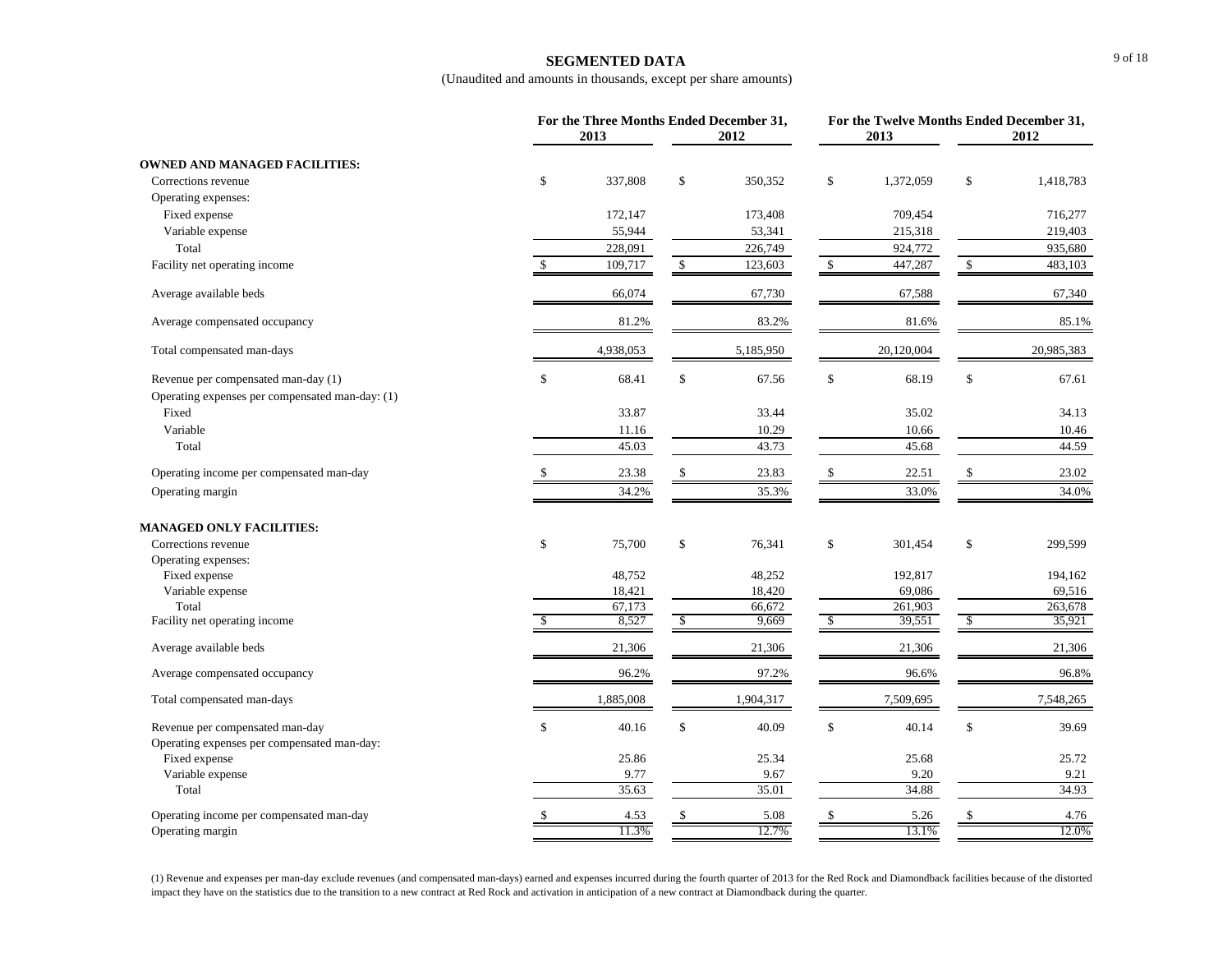## **ANALYSIS OF OUTSTANDING DEBT**

(Unaudited and amounts in thousands)

|                                  | Outstanding<br><b>Balance</b><br>12/31/2012 | Outstanding<br><b>Balance</b><br>12/31/2013 | <b>Stated</b><br>Interest<br>Rate | <b>Effective</b><br><b>Interest</b><br>Rate | <b>Maturity</b><br>1)<br>Date | Callable/<br>Redeemable                                                                                                                                                                                                              |
|----------------------------------|---------------------------------------------|---------------------------------------------|-----------------------------------|---------------------------------------------|-------------------------------|--------------------------------------------------------------------------------------------------------------------------------------------------------------------------------------------------------------------------------------|
| <b>Fixed Rate:</b>               |                                             |                                             |                                   |                                             |                               |                                                                                                                                                                                                                                      |
| \$465.0 Million Senior Notes     | \$<br>456,545                               | $\mathbb{S}$<br>$\overline{\phantom{a}}$    | 7.75%                             | 8.65%                                       | June 2017                     | On or prior to June 1, 2012, 35% redeemable at 107.75% with<br>proceeds from equity offerings; on or after June 1, 2013, 100%<br>redeemable at various premium prices until June 1, 2015 at par.                                     |
| \$350.0 Million Senior Notes     |                                             | 350,000                                     | 4.625%                            | 4.80%                                       | May 2023                      | Prior to February 1, 2023, redeemable at a "make-whole"<br>redemption price, plus accrued and unpaid interest; thereafter<br>the notes are redeemable at 100% of the aggregate principal<br>amount plus accrued and unpaid interest. |
| \$325 Million Senior Notes       |                                             | 325,000                                     | 4.125%                            | 4.38%                                       | April 2020                    | Prior to January 1, 2020, redeemable at a "make-whole"<br>redemption price, plus accrued and unpaid interest; thereafter<br>the notes are redeemable at 100% of the aggregate principal<br>amount plus accrued and unpaid interest.  |
| <b>Total Fixed Rate Debt</b>     | 456,545                                     | 675,000                                     |                                   |                                             |                               |                                                                                                                                                                                                                                      |
| <b>Floating Rate:</b>            |                                             |                                             |                                   |                                             |                               |                                                                                                                                                                                                                                      |
| <b>Revolving Credit Facility</b> | 655,000                                     | 530,000                                     | 1.96%                             | 2.25%                                       | 2)<br>December 2017           |                                                                                                                                                                                                                                      |
| <b>Grand Total Debt</b>          | 1,111,545                                   | 1,205,000                                   | 3.33%                             | 3.58%                                       | 6.16                          | 3)                                                                                                                                                                                                                                   |

<sup>1)</sup> Includes amortization of debt issuance costs, net of debt discounts and premiums.

<sup>2)</sup> During March 2013, the Company amended and extended the revolving credit facility to an aggregate capacity of \$900.0 million with a maturity of December 2017. The Company also has \$25.0 million of letters of credit outstanding under a sub-facility reducing the available capacity under the revolving credit facility to \$345.0 million as of December 31, 2013. The Revolving Credit facility currently bears interest at LIBOR plus a margin 1.50%.

3) Represents the weighted average debt maturity in years.

### *Debt Maturity Schedule at December 31, 2013:*

| <b>Year</b>       | <b>Total Debt</b><br><b>Maturing</b> | % of Debt<br><b>Maturing</b> | % of Debt<br><b>Maturing</b> |
|-------------------|--------------------------------------|------------------------------|------------------------------|
| 2014              |                                      | $0.00\%$                     | $0.00\%$                     |
| 2015              | $\overline{\phantom{0}}$             | $0.00\%$                     | $0.00\%$                     |
| 2016              |                                      | $0.00\%$                     | $0.00\%$                     |
| 2017              | 530,000                              | 43.98%                       | 43.98%                       |
| 2018              |                                      | $0.00\%$                     | 43.98%                       |
| <b>Thereafter</b> | 675,000                              | 56.02%                       | 100.00%                      |
|                   | 1.205.000<br>\$                      | 100.00%                      |                              |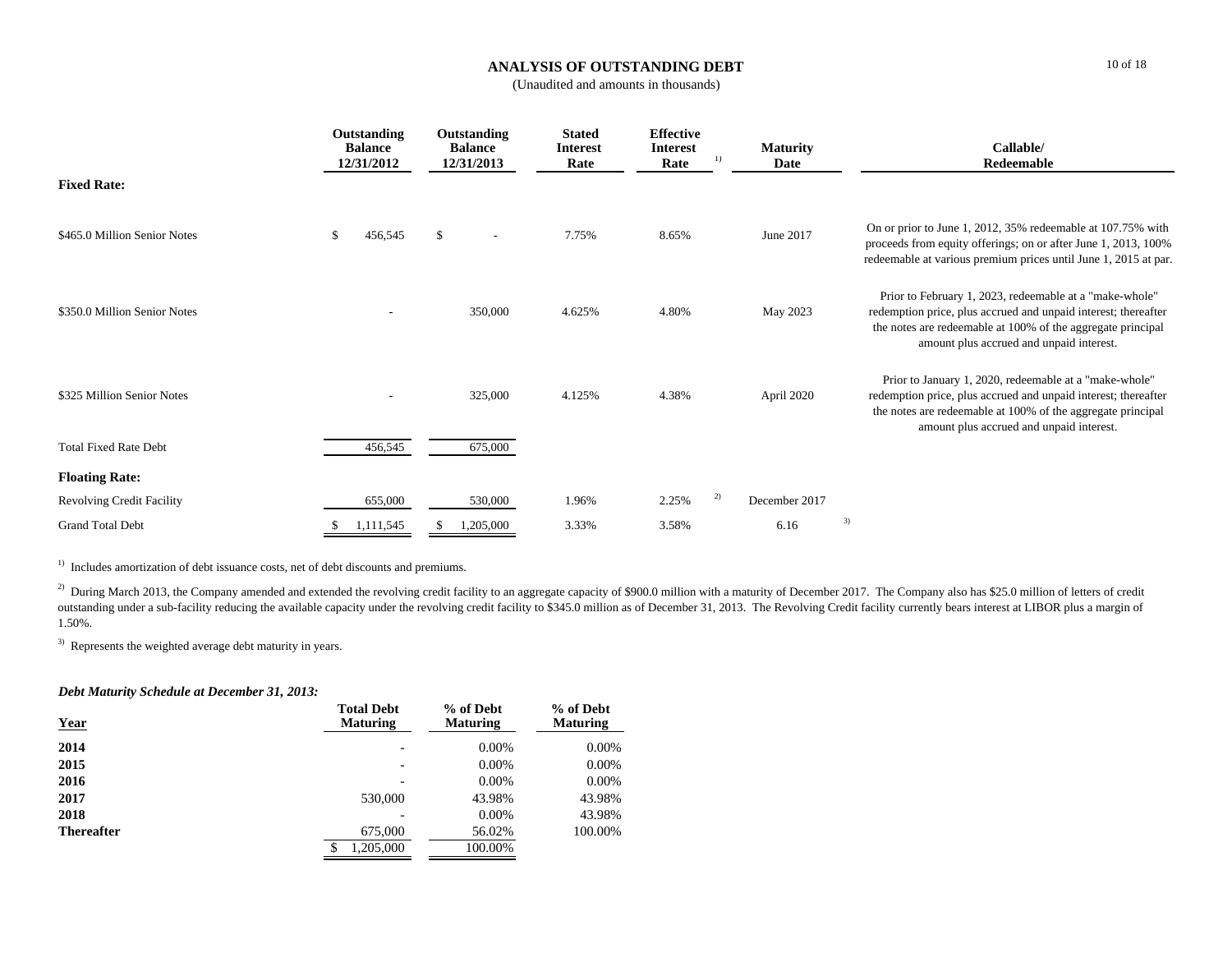### **SELECTED OPERATING RATIOS**

(Unaudited and amounts in thousands, except per share amounts)

|                                                                                                                           | <b>For the Three Months Ended</b><br>December 31, |         |              |         | For the twelve Months Ended<br>December 31, |           |            |         |
|---------------------------------------------------------------------------------------------------------------------------|---------------------------------------------------|---------|--------------|---------|---------------------------------------------|-----------|------------|---------|
|                                                                                                                           |                                                   | 2013    |              | 2012    |                                             | 2013      |            | 2012    |
| <b>COVERAGE RATIOS:</b>                                                                                                   |                                                   |         |              |         |                                             |           |            |         |
| Interest coverage ratio (Adjusted EBITDA/Interest incurred) (x)                                                           |                                                   | 8.9x    |              | 8.7x    |                                             | 8.6x      |            | 7.4x    |
| Fixed charge coverage ratio (Adjusted EBITDA/(Interest incurred + Scheduled prin pmts)) (x)                               |                                                   | 8.9x    |              | 8.7x    |                                             | 8.6x      |            | 7.4x    |
| Senior debt coverage ratio (Senior debt/Annualized Adjusted EBITDA) (x)                                                   |                                                   | 3.3x    |              | 2.5x    |                                             | 3.2x      |            | 2.6x    |
| Total debt coverage ratio (Total debt/Annualized Adjusted EBITDA) (x)                                                     |                                                   | 3.3x    |              | 2.5x    |                                             | 3.2x      |            | 2.6x    |
| Accounts receivable turnover (Annualized revenues/Accounts receivable) (x)                                                |                                                   | 7.0x    |              | 6.8x    |                                             | 6.9x      |            | 6.8x    |
| <b>DEBT/EQUITY RATIOS:</b>                                                                                                |                                                   |         |              |         |                                             |           |            |         |
| Total debt/Total market capitalization                                                                                    |                                                   | 24.5%   |              | 23.8%   |                                             | 24.5%     |            | 23.8%   |
| Total debt/Equity market capitalization                                                                                   |                                                   | 32.4%   |              | 31.3%   |                                             | 32.4%     |            | 31.3%   |
| Total debt/Book equity capitalization                                                                                     |                                                   | 80.2%   |              | 73.1%   |                                             | 80.2%     |            | 73.1%   |
| Total debt/Gross book value of real estate assets                                                                         |                                                   | 33.2%   |              | 31.1%   |                                             | 33.2%     |            | 31.1%   |
| <b>RETURN ON INVESTMENT RATIOS:</b>                                                                                       |                                                   |         |              |         |                                             |           |            |         |
| Annualized return on operating real estate investments                                                                    |                                                   |         |              |         |                                             |           |            |         |
| (Annualized Adjusted EBITDA/Average operating real estate investments (undepreciated book value)*)                        |                                                   | 10.1%   |              | 12.4%   |                                             | 10.6%     |            | 11.9%   |
| Annualized return on total assets                                                                                         |                                                   |         |              |         |                                             |           |            |         |
| (Annualized Adjusted EBITDA/Average total assets (undepreciated book value)*)                                             |                                                   | 9.0%    |              | 11.2%   |                                             | 9.5%      |            | 10.7%   |
| <b>OVERHEAD RATIOS:</b>                                                                                                   |                                                   |         |              |         |                                             |           |            |         |
| Annualized general & administrative expenses (excl. non-recurring costs)/Average total assets (undepreciated book value)* |                                                   | 2.3%    |              | 2.0%    |                                             | 2.3%      |            | 2.1%    |
| General & administrative expenses (excluding non-recurring costs)/Total revenues                                          |                                                   | 5.3%    |              | 4.6%    |                                             | 5.5%      |            | 4.9%    |
| <u>INTEREST EXPENSE, NET:</u>                                                                                             |                                                   |         |              |         |                                             |           |            |         |
| Interest income from continuing operations                                                                                | \$                                                | (482)   | $\mathbb{S}$ | (524)   | \$                                          | (1,979)   | \$         | (2,134) |
| Interest incurred                                                                                                         |                                                   | 10,315  |              | 12,730  |                                             | 44,432    |            | 57,238  |
| Amortization of debt costs and other non-cash interest                                                                    |                                                   | 769     |              | 1,036   |                                             | 3,509     |            | 4,316   |
| Capitalized interest                                                                                                      |                                                   | (332)   |              | (220)   |                                             | (836)     |            | (1,057) |
| Interest expense, net                                                                                                     | $\mathbf{\hat{s}}$                                | 10,270  | $\sqrt{3}$   | 13,022  | $\sqrt{3}$                                  | 45,126    | $\sqrt{3}$ | 58,363  |
| <b>EBITDA CALCULATION:</b>                                                                                                |                                                   |         |              |         |                                             |           |            |         |
| Net income                                                                                                                | \$                                                | 47,471  | $\mathbb{S}$ | 45,408  | \$                                          | 300,835   | \$         | 156,761 |
| Interest expense, net                                                                                                     |                                                   | 10,270  |              | 13,022  |                                             | 45,126    |            | 58,363  |
| Depreciation and amortization                                                                                             |                                                   | 29,489  |              | 28,407  |                                             | 112,692   |            | 113,063 |
| Income tax expense (benefit)                                                                                              |                                                   | (1,742) |              | 21,879  |                                             | (134,995) |            | 87,513  |
| (Income) loss from discontinued operations, net of taxes                                                                  |                                                   |         |              | (150)   |                                             | 3,757     |            | 205     |
| <b>EBITDA</b>                                                                                                             |                                                   | 85,488  |              | 108,566 |                                             | 327,415   |            | 415,905 |
| Expenses associated with debt refinancing transactions                                                                    |                                                   |         |              | 103     |                                             | 36,528    |            | 2,099   |
| Expenses associated with REIT conversion                                                                                  |                                                   | 406     |              | 2,326   |                                             | 10,267    |            | 4,236   |
| Expenses associated with mergers and acquistions                                                                          |                                                   | 104     |              |         |                                             | 771       |            | $\sim$  |
| Asset impairments                                                                                                         |                                                   | 5,528   |              |         |                                             | 6,513     |            | $\sim$  |
| <b>ADJUSTED EBITDA</b>                                                                                                    | $\mathbb{S}$                                      | 91,526  | $\mathbb{S}$ | 110,995 | $\mathbb{S}$                                | 381,494   | \$         | 422,240 |

*\*Calculated as a simple average (beginning of period plus end of period divided by 2)*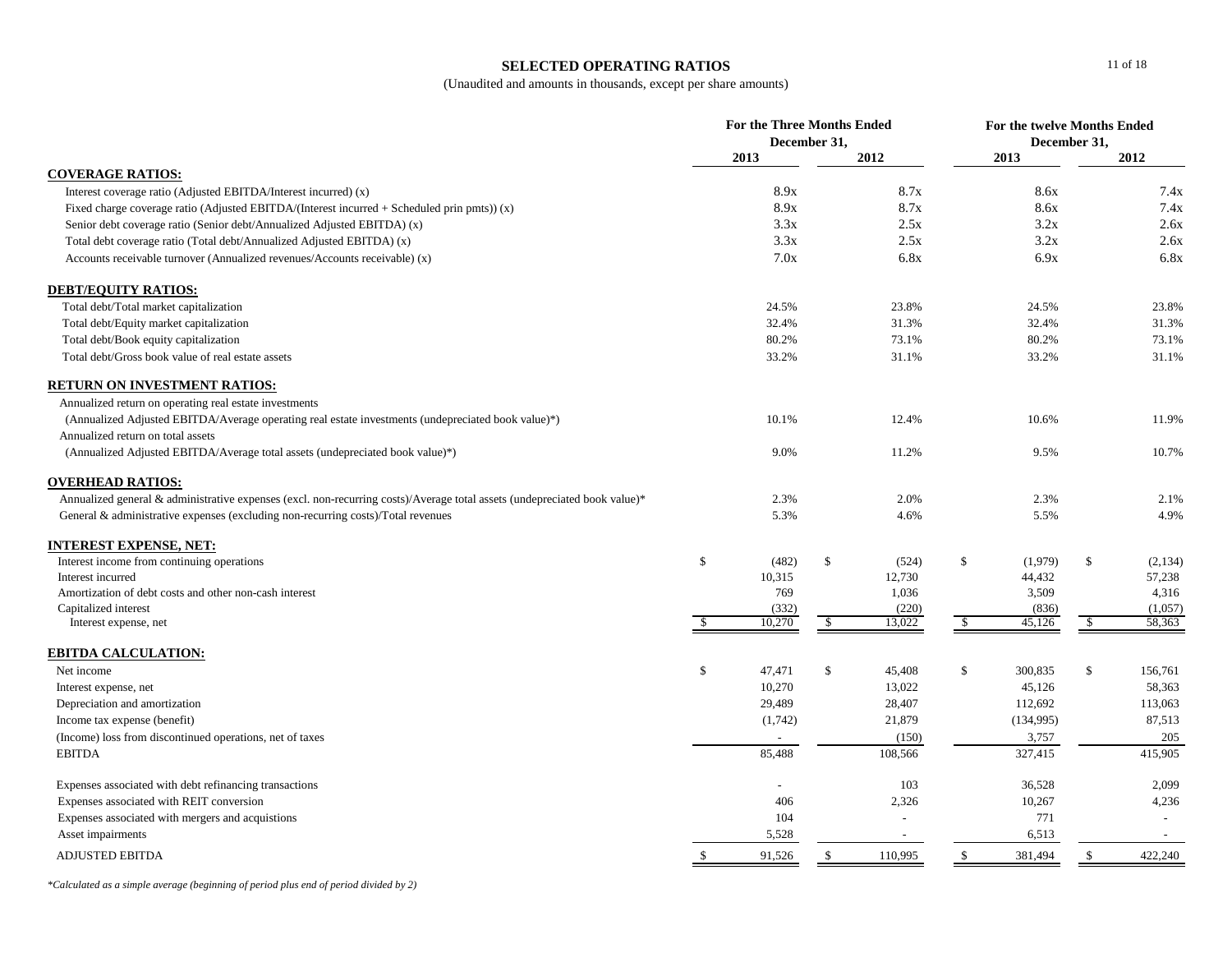#### **TOP 10 PARTNERS**

### (Unaudited and amounts in thousands)

| <b>Customer</b>                                     |    | <b>Revenue For the Twelve</b><br><b>Months Ended</b><br><b>December 31, 2013</b> | <b>Percent of Revenue For the</b><br><b>Twelve Months Ended</b><br>December 31, 2013 |  |
|-----------------------------------------------------|----|----------------------------------------------------------------------------------|--------------------------------------------------------------------------------------|--|
| 1 United States Marshals                            | \$ | 317,895                                                                          | 18.76%                                                                               |  |
| 2 Bureau of Prisons                                 |    | 211,884                                                                          | 12.51%                                                                               |  |
| 3 United States Immigration and Customs Enforcement |    | 210,201                                                                          | 12.41%                                                                               |  |
| 4 California                                        |    | 204,927                                                                          | 12.10%                                                                               |  |
| 5 Georgia                                           |    | 106,280                                                                          | 6.27%                                                                                |  |
| 6 Tennessee                                         |    | 87,551                                                                           | 5.17%                                                                                |  |
| 7 Florida                                           |    | 77,171                                                                           | 4.55%                                                                                |  |
| 8 Colorado                                          |    | 61,823                                                                           | 3.65%                                                                                |  |
| 9 Texas                                             |    | 54,884                                                                           | 3.24%                                                                                |  |
| 10 Oklahoma                                         |    | 50,593                                                                           | 2.99%                                                                                |  |
|                                                     |    | 1,383,209                                                                        | 81.64%                                                                               |  |
| <b>Total Revenue</b>                                |    | 1,694,297                                                                        | 100.00%                                                                              |  |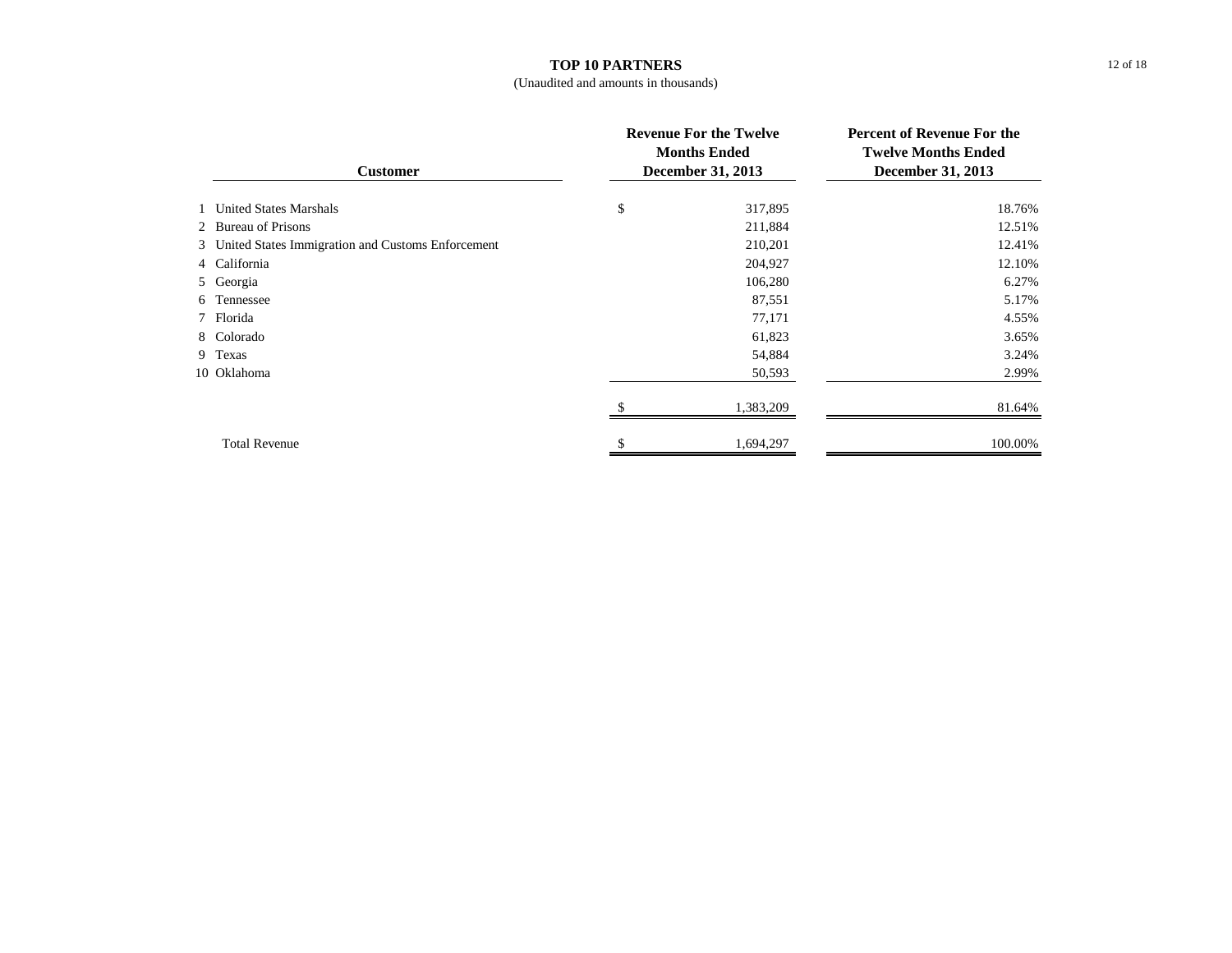| <b>Facility Name</b>                                             | <b>Year Constructed</b><br>(A) | <b>Primary Customer</b> | <b>Design</b><br>Capacity (B) | <b>Security</b><br>Level | <b>Facility Type</b><br>(C) | Term       | Remaining<br><b>Renewal Options</b><br>(D) | Compensated<br>Occupancy % for<br>the Quarter<br>ended 12/31/13 |
|------------------------------------------------------------------|--------------------------------|-------------------------|-------------------------------|--------------------------|-----------------------------|------------|--------------------------------------------|-----------------------------------------------------------------|
| <b>Owned and Managed Facilities:</b>                             |                                |                         |                               |                          |                             |            |                                            |                                                                 |
| Central Arizona Detention Center<br>Florence, Arizona            | 1994, 1998                     | <b>USMS</b>             | 2,304                         | Multi                    | Detention                   | $Sep-18$   | $(2)$ 5 year                               | 142.77%                                                         |
| Eloy Detention Center<br>Eloy, Arizona                           | 1995, 1996                     | ICE                     | 1,500                         | Medium                   | Detention                   | Indefinite | ÷.                                         | 99.88%                                                          |
| Florence Correctional Center<br>Florence, Arizona                | 1999, 2004                     | <b>USMS</b>             | 1,824                         | Multi                    | Detention                   | $Sep-18$   | $(2)$ 5 year                               | 124.00%                                                         |
| La Palma Correctional Center<br>Eloy, Arizona                    | 2008                           | State of California     | 3,060                         | Medium                   | Correctional                | $Jun-16$   | Indefinite                                 | 100.88%                                                         |
| Red Rock Correctional Center (E)<br>Eloy, Arizona                | 2006                           | State of Arizona        | 1,596                         | Medium                   | Correctional                | $Jan-23$   | $(2)$ 5 year                               | 3.54%                                                           |
| Saguaro Correctional Facility<br>Eloy, Arizona                   | 2007                           | State of Hawaii         | 1,896                         | Medium                   | Correctional                | $Jun-14$   | $(2)$ 1 year                               | 83.70%                                                          |
| <b>CAI Boston Avenue</b><br>San Diego, California                | 1980, 2011                     | <b>BOP</b>              | 120                           | Non-secure               | Community<br>Corrections    | May-14     | $(2)$ 1 year                               | 105.94%                                                         |
| CAI Ocean View<br>San Diego, California                          | 1930, 2011                     | County of San Diego     | 483                           | Non-secure               | Community<br>Corrections    | $Jun-14$   | $(3)$ 1 year                               | 72.04%                                                          |
| San Diego Correctional Facility (F)<br>San Diego, California     | 1999, 2000                     | ICE                     | 1,154                         | Minimum/<br>Medium       | Detention                   | $Jun-14$   | $(3)$ 3 year                               | 85.74%                                                          |
| <b>Bent County Correctional Facility</b><br>Las Animas, Colorado | 1992, 1997, 2008               | State of Colorado       | 1,420                         | Medium                   | Correctional                | $Jun-14$   | $(2)$ 1 year                               | 97.98%                                                          |
| Crowley County Correctional Facility<br>Olney Springs, Colorado  | 1998, 2004                     | State of Colorado       | 1,794                         | Medium                   | Correctional                | $Jun-14$   | $(2)$ 1 year                               | 74.84%                                                          |
| Huerfano County Correctional Center<br>Walsenburg, Colorado      | 1997                           |                         | 752                           | Medium                   | Correctional                |            |                                            | 0.00%                                                           |
| Kit Carson Correctional Center<br>Burlington, Colorado           | 1998, 2008                     | State of Colorado       | 1,488                         | Medium                   | Correctional                | $Jun-14$   | $(2)$ 1 year                               | 45.20%                                                          |
| Coffee Correctional Facility (G)<br>Nicholls, Georgia            | 1998, 1999, 2010               | State of Georgia        | 2,312                         | Medium                   | Correctional                | $Jun-14$   | $(20)$ 1 year                              | 112.81%                                                         |
| Jenkins Correctional Center (G)<br>Millen, Georgia               | 2012                           | State of Georgia        | 1,124                         | Medium                   | Correctional                | $Jun-14$   | $(21)$ 1 year                              | 101.44%                                                         |
| McRae Correctional Facility<br>McRae, Georgia                    | 2000, 2002, 2012               | <b>BOP</b>              | 1,978                         | Medium                   | Correctional                | $Nov-16$   | $(3)$ 2 year                               | 113.30%                                                         |
| North Georgia Detention Center (H)<br>Hall County, Georgia       | 1980, 1989, 1999<br>2009       | ICE                     | 502                           | Medium                   | Detention                   | Feb-14     |                                            | 28.61%                                                          |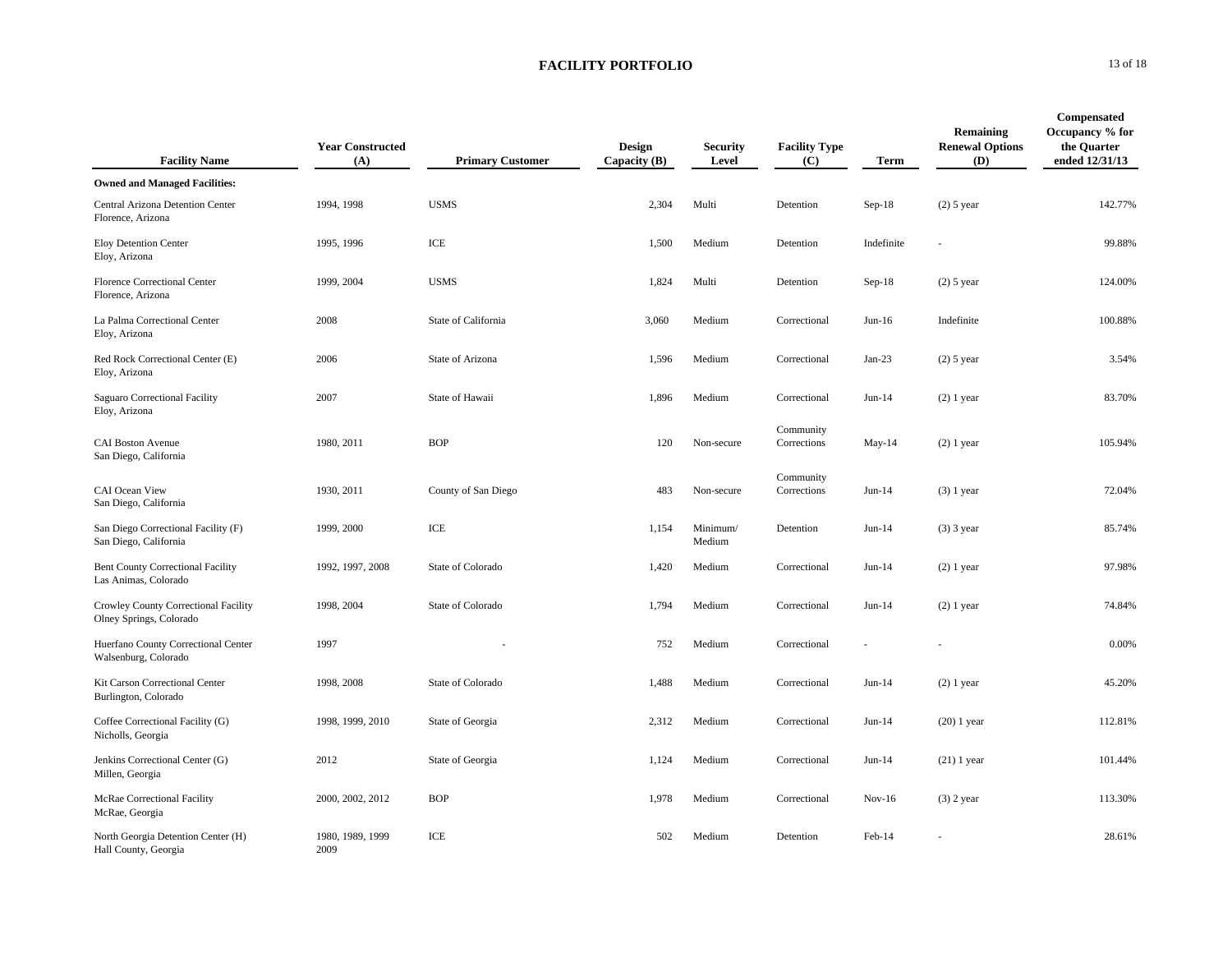| <b>Facility Name</b>                                                   | <b>Year Constructed</b><br>(A) | <b>Primary Customer</b>                 | <b>Design</b><br>Capacity (B) | <b>Security</b><br>Level | <b>Facility Type</b><br>(C) | Term       | Remaining<br><b>Renewal Options</b><br>(D) | Compensated<br>Occupancy % for<br>the Quarter<br>ended 12/31/13 |
|------------------------------------------------------------------------|--------------------------------|-----------------------------------------|-------------------------------|--------------------------|-----------------------------|------------|--------------------------------------------|-----------------------------------------------------------------|
| <b>Stewart Detention Center</b><br>Lumpkin, Georgia                    | 2004                           | ICE                                     | 1,752                         | Medium                   | Detention                   | Indefinite |                                            | 87.30%                                                          |
| Wheeler Correctional Facility (G)<br>Alamo, Georgia                    | 1998, 1999, 2010               | State of Georgia                        | 2,312                         | Medium                   | Correctional                | $Jun-14$   | $(20)$ 1 year                              | 115.94%                                                         |
| Leavenworth Detention Center<br>Leavenworth, Kansas                    | 1992, 2000, 2004,<br>2008      | <b>USMS</b>                             | 1,033                         | Maximum                  | Detention                   | $Dec-16$   | $(2)$ 5 year                               | 88.45%                                                          |
| Lee Adjustment Center<br>Beattyville, Kentucky                         | 1990                           | State of Vermont                        | 816                           | Minimum/<br>Medium       | Correctional                | $Jun-15$   |                                            | 56.60%                                                          |
| Marion Adjustment Center<br>St. Mary, Kentucky                         | 1955, 1988                     |                                         | 826                           | Minimum/<br>Medium       | Correctional                |            |                                            | 0.00%                                                           |
| Otter Creek Correctional Center (I)<br>Wheelwright, Kentucky           | 1993                           |                                         | 656                           | Minimum/<br>Medium       | Correctional                |            |                                            | 0.00%                                                           |
| Prairie Correctional Facility<br>Appleton, Minnesota                   | 1991                           |                                         | 1,600                         | Medium                   | Correctional                |            |                                            | 0.00%                                                           |
| <b>Adams County Correctional Center</b><br>Adams County, Mississippi   | 2008                           | <b>BOP</b>                              | 2,232                         | Medium                   | Correctional                | $Jul-15$   | $(2)$ 2 year                               | 112.32%                                                         |
| Tallahatchie County Correctional Facility (J)<br>Tutwiler, Mississippi | 2000, 2007, 2008               | State of California                     | 2,672                         | Medium                   | Correctional                | $Jun-16$   | Indefinite                                 | 99.08%                                                          |
| Crossroads Correctional Center (K)<br>Shelby, Montana                  | 1999                           | State of Montana                        | 664                           | Multi                    | Correctional                | $Jun-15$   | $(2)$ 2 year                               | 95.45%                                                          |
| Nevada Southern Detention Center<br>Pahrump, Nevada                    | 2010                           | Office of the Federal Detention Trustee | 1,072                         | Medium                   | Detention                   | $Sep-15$   | $(3)$ 5 year                               | 70.31%                                                          |
| Elizabeth Detention Center<br>Elizabeth, New Jersey                    | 1963                           | $\ensuremath{\text{ICE}}$               | 300                           | Minimum                  | Detention                   | $Sep-14$   | $(7)$ 1 year                               | 95.00%                                                          |
| Cibola County Corrections Center<br>Milan, New Mexico                  | 1994, 1999                     | <b>BOP</b>                              | 1,129                         | Medium                   | Correctional                | $Sep-14$   | $(3)$ 2 year                               | 105.03%                                                         |
| New Mexico Women's Correctional Facility<br>Grants, New Mexico         | 1989, 2000                     | State of New Mexico                     | 596                           | Multi                    | Correctional                | $Jun-15$   | $(1)$ 1 year                               | 109.69%                                                         |
| <b>Torrance County Detention Facility</b><br>Estancia, New Mexico      | 1990, 1997                     | <b>USMS</b>                             | 910                           | Multi                    | Detention                   | Indefinite |                                            | 100.77%                                                         |
| Lake Erie Correctional Institution (L)<br>Conneaut. Ohio               | 1999                           | State of Ohio                           | 1,798                         | Medium                   | Correctional                | $Jun-32$   | Indefinite                                 | 98.51%                                                          |
| Northeast Ohio Correctional Center<br>Youngstown, Ohio                 | 1997                           | <b>BOP</b>                              | 2,016                         | Medium                   | Correctional                | May-15     |                                            | 102.29%                                                         |
| Queensgate Correctional Facility<br>Cincinnati, Ohio                   | 1906                           |                                         | 850                           | Medium                   |                             |            |                                            | 0.00%                                                           |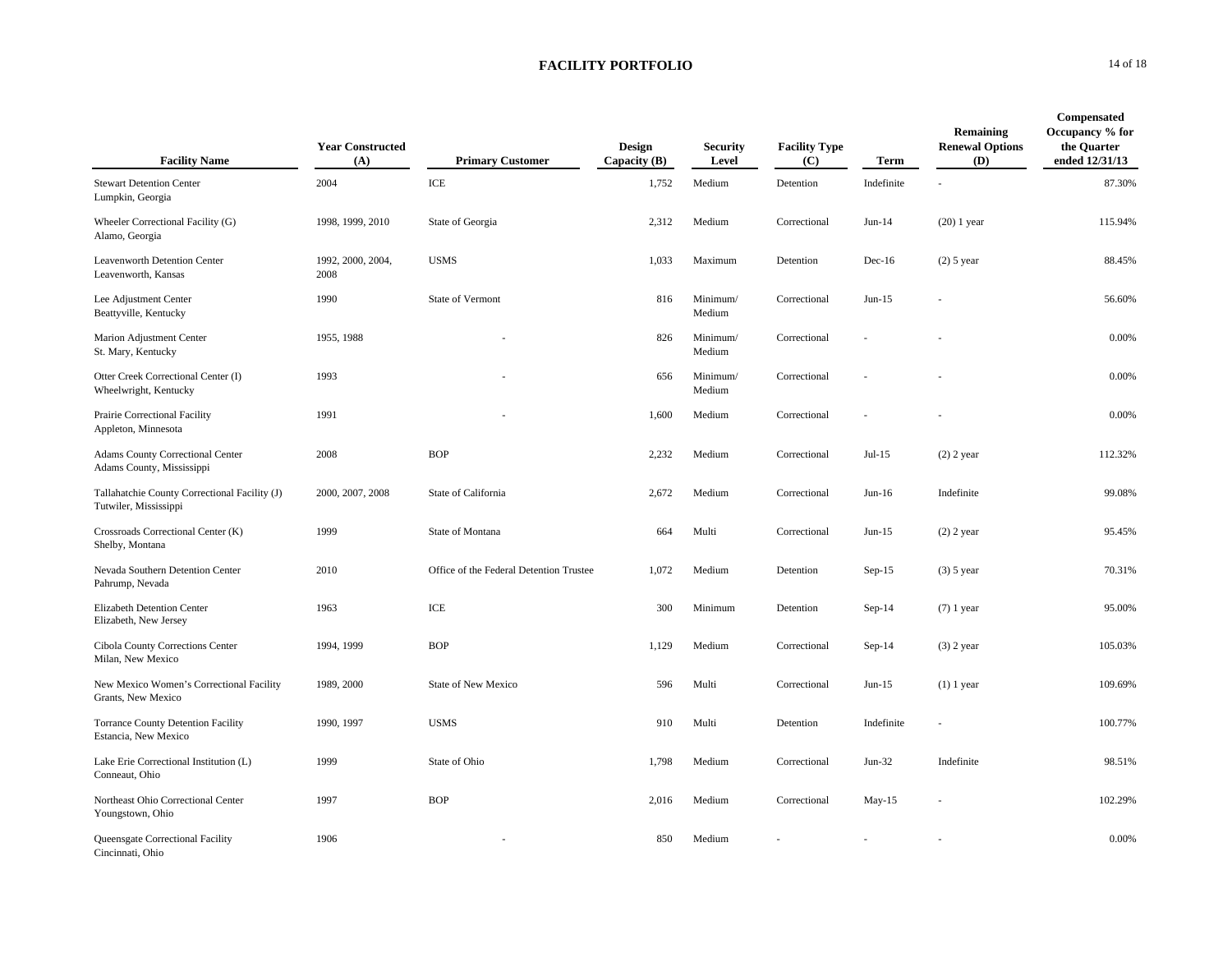| <b>Facility Name</b>                                                                     | <b>Year Constructed</b><br>(A) | <b>Primary Customer</b>   | Design<br>Capacity $(B)$ | <b>Security</b><br>Level | <b>Facility Type</b><br>(C) | Term      | Remaining<br><b>Renewal Options</b><br>(D) | Compensated<br>Occupancy % for<br>the Quarter<br>ended 12/31/13 |
|------------------------------------------------------------------------------------------|--------------------------------|---------------------------|--------------------------|--------------------------|-----------------------------|-----------|--------------------------------------------|-----------------------------------------------------------------|
| Cimarron Correctional Facility (M)<br>Cushing, Oklahoma                                  | 1997, 2008                     | State of Oklahoma         | 1,692                    | Medium                   | Correctional                | $Jun-14$  |                                            | 97.04%                                                          |
| Davis Correctional Facility (M)<br>Holdenville, Oklahoma                                 | 1996, 2008                     | State of Oklahoma         | 1,670                    | Medium                   | Correctional                | $Jun-14$  |                                            | 99.88%                                                          |
| Diamondback Correctional Facility<br>Watonga, Oklahoma                                   | 1998, 2000                     |                           | 2,160                    | Medium                   | Correctional                |           |                                            | 0.00%                                                           |
| North Fork Correctional Facility<br>Sayre, Oklahoma                                      | 1998, 2007                     | State of California       | 2,400                    | Medium                   | Correctional                | $Jun-16$  | Indefinite                                 | 97.18%                                                          |
| West Tennessee Detention Facility<br>Mason, Tennessee                                    | 1990, 1996                     | <b>USMS</b>               | 600                      | Multi                    | Detention                   | $Sep-15$  | $(7)$ 2 year                               | 47.88%                                                          |
| Shelby Training Center<br>Memphis, Tennessee                                             | 1986, 1995                     |                           | 200                      | Secure                   |                             |           |                                            | 0.00%                                                           |
| Whiteville Correctional Facility (N)<br>Whiteville, Tennessee                            | 1998                           | <b>State of Tennessee</b> | 1,536                    | Medium                   | Correctional                | $Jun-16$  |                                            | 97.54%                                                          |
| <b>Eden Detention Center</b><br>Eden, Texas                                              | 1990                           | <b>BOP</b>                | 1,422                    | Medium                   | Correctional                | Apr- $15$ | $(1)$ 2 year                               | 109.22%                                                         |
| <b>Houston Processing Center</b><br>Houston, Texas                                       | 1984, 2005                     | ICE                       | 1,000                    | Medium                   | Detention                   | $Mar-14$  |                                            | 92.59%                                                          |
| <b>Laredo Processing Center</b><br>Laredo, Texas                                         | 1985, 1990                     | ICE                       | 258                      | Minimum/<br>Medium       | Detention                   | $Jun-18$  |                                            | 127.76%                                                         |
| Webb County Detention Center<br>Laredo, Texas                                            | 1998                           | <b>USMS</b>               | 480                      | Medium                   | Detention                   | $Nov-17$  |                                            | 75.91%                                                          |
| Mineral Wells Pre-Parole Transfer Facility<br>Mineral Wells, Texas                       | 1995                           |                           | 2,103                    | Minimum                  | Correctional                |           |                                            | 0.00%                                                           |
| T. Don Hutto Residential Center<br>Taylor, Texas                                         | 1997                           | ICE                       | 512                      | Non-secure               | Detention                   | $Jan-15$  | Indefinite                                 | 98.83%                                                          |
| D.C. Correctional Treatment Facility (O)<br>Washington D.C.                              | 1992                           | District of Columbia      | 1,500                    | Medium                   | Detention                   | $Jan-17$  |                                            | 52.07%                                                          |
| Total design capacity for Owned and Managed Facilities (49 Owned and Managed Facilities) |                                |                           | 66,074                   |                          |                             |           |                                            | 81.2%                                                           |
| <b>Managed Only Facilities:</b>                                                          |                                |                           |                          |                          |                             |           |                                            |                                                                 |
| Bay Correctional Facility (P)<br>Panama City, Florida                                    | 1995, 2007                     | State of Florida          | 985                      | Medium                   | Correctional                | $Jan-14$  |                                            | 99.25%                                                          |
| <b>Citrus County Detention Facility</b><br>Lecanto, Florida                              | 1992, 2007                     | Citrus County, FL         | 760                      | Multi                    | Detention                   | $Sep-15$  | Indefinite                                 | 63.63%                                                          |
| Graceville Correctional Facility (P)<br>Graceville, Florida                              | 2007                           | State of Florida          | 1,884                    | Minimum/<br>Medium       | Correctional                | $Jan-14$  |                                            | 99.21%                                                          |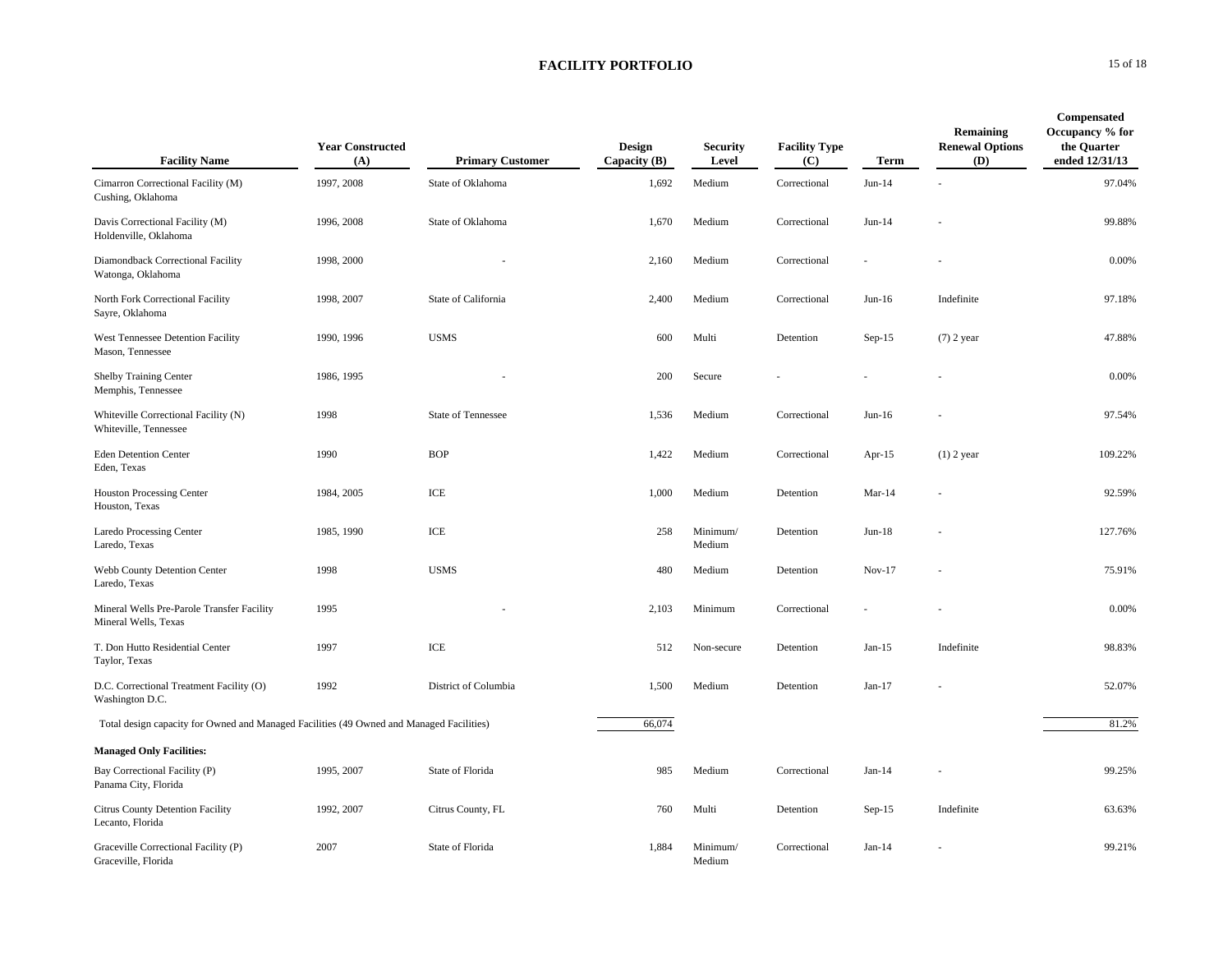| <b>Facility Name</b>                                                           | <b>Year Constructed</b><br>(A)  | <b>Primary Customer</b> | Design<br>Capacity (B) | <b>Security</b><br>Level | <b>Facility Type</b><br>(C) | <b>Term</b> | Remaining<br><b>Renewal Options</b><br>(D) | Compensated<br>Occupancy % for<br>the Quarter<br>ended 12/31/13 |
|--------------------------------------------------------------------------------|---------------------------------|-------------------------|------------------------|--------------------------|-----------------------------|-------------|--------------------------------------------|-----------------------------------------------------------------|
| Lake City Correctional Facility<br>Lake City, Florida                          | 1997, 2005                      | State of Florida        | 893                    | Secure                   | Correctional                | $Jun-14$    | Indefinite                                 | 99.39%                                                          |
| Moore Haven Correctional Facility (P)<br>Moore Haven, Florida                  | 1995                            | State of Florida        | 985                    | Minimum/<br>Medium       | Correctional                | $Jan-14$    |                                            | 99.36%                                                          |
| Idaho Correctional Center (Q)<br>Boise, Idaho                                  | 1999, 2006, 2009                | State of Idaho          | 2,016                  | Multi                    | Correctional                | $Jun-14$    |                                            | 103.56%                                                         |
| Marion County Jail<br>Indianapolis, Indiana                                    | 1997, 2005                      | Marion County, IN       | 1,030                  | Multi                    | Detention                   | $Dec-17$    | $(1)$ 10 year                              | 99.56%                                                          |
| Winn Correctional Center<br>Winnfield, Louisiana                               | 1990, 1992, 1996                | State of Louisiana      | 1,538                  | Medium/<br>Maximum       | Correctional                | $Jun-20$    |                                            | 102.30%                                                         |
| <b>Silverdale Facilities</b><br>Chattanooga, Tennessee                         | 1985, 1997, 1998,<br>2005, 2008 | Hamilton County, TN     | 1,046                  | Multi                    | Detention                   | Apr- $16$   |                                            | 82.47%                                                          |
| South Central Correctional Center<br>Clifton, Tennessee                        | 1992, 1994, 1995,<br>2005       | State of Tennessee      | 1,676                  | Medium                   | Correctional                | $Jun-16$    | $(1)$ 2 year                               | 97.69%                                                          |
| Metro-Davidson County Detention Facility<br>Nashville, Tennessee               | 1992, 1995, 2011                | Davidson County, TN     | 1,348                  | Multi                    | Detention                   | $Jul-14$    |                                            | 80.99%                                                          |
| Hardeman County Correctional Facility<br>Whiteville, Tennessee                 | 1997                            | State of Tennessee      | 2,016                  | Medium                   | Correctional                | May-17      |                                            | 97.46%                                                          |
| <b>Bartlett State Jail</b><br>Bartlett, Texas                                  | 1995                            | <b>State of Texas</b>   | 1,049                  | Minimum/<br>Medium       | Correctional                | Aug- $15$   | $(1)$ 2 year                               | 98.26%                                                          |
| Bradshaw State Jail<br>Henderson, Texas                                        | 1995                            | <b>State of Texas</b>   | 1,980                  | Minimum/<br>Medium       | Correctional                | Aug-15      | $(1)$ 2 year                               | 99.28%                                                          |
| Lindsey State Jail<br>Jacksboro, Texas                                         | 1995                            | <b>State of Texas</b>   | 1,031                  | Minimum/<br>Medium       | Correctional                | Aug-15      | $(1)$ 2 year                               | 95.51%                                                          |
| Willacy State Jail<br>Raymondville, Texas                                      | 1995                            | <b>State of Texas</b>   | 1,069                  | Minimum/<br>Medium       | Correctional                | Aug-15      | $(1)$ 2 year                               | 99.95%                                                          |
| Total design capacity for Managed Only Facilities (16 Managed Only Facilities) |                                 |                         | 21,306                 |                          |                             |             |                                            | 96.2%                                                           |
| Total design capacity for All Facilities as of December 31, 2013               |                                 |                         | 87,380                 |                          |                             |             |                                            | 84.9%                                                           |
| <b>Leased Facilities:</b>                                                      |                                 |                         |                        |                          |                             |             |                                            |                                                                 |
| California City Correctional Center (R)<br>California City, California         | 1999                            | <b>CDCR</b>             | 2,304                  | Medium                   | Owned/Leased                | $Dec-16$    | Indefinite                                 | 11.77%                                                          |
| Leo Chesney Correctional Center<br>Live Oak, California                        | 1989                            | GEO Group               |                        | Minimum                  | Owned/Leased                | $Sep-15$    |                                            | N/A                                                             |
| Bridgeport Pre-Parole Transfer Facility (S)<br>Bridgeport, Texas               | 1989                            | $\operatorname{MTC}$    | 200                    | Medium                   | Owned/Leased                | Aug- $15$   | $(1)$ 2 year                               | N/A                                                             |
| <b>Houston Educational Facility</b><br>Houston, Texas                          | N/A                             |                         |                        | Non-secure               | Owned/Leased                |             |                                            | N/A                                                             |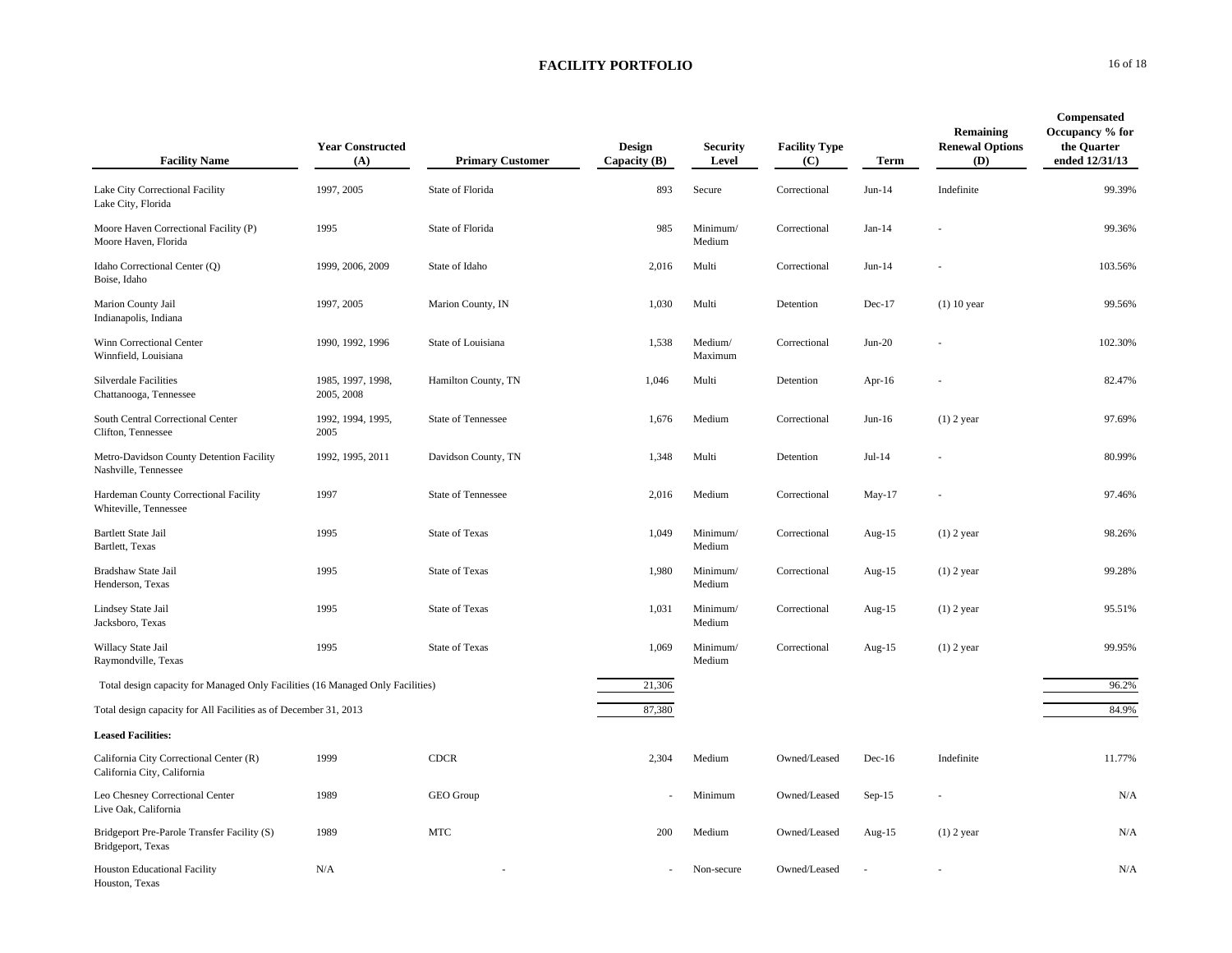|                      |                         |                         |                |                 |                      |      |                        | Compensated     |
|----------------------|-------------------------|-------------------------|----------------|-----------------|----------------------|------|------------------------|-----------------|
|                      |                         |                         |                |                 |                      |      | Remaining              | Occupancy % for |
|                      | <b>Year Constructed</b> |                         | Design         | <b>Security</b> | <b>Facility Type</b> |      | <b>Renewal Options</b> | the Quarter     |
| <b>Facility Name</b> |                         | <b>Primary Customer</b> | Capacity $(B)$ | <b>Level</b>    | (C)                  | Term | (D)                    | ended 12/31/13  |

(A) The year constructed represents the initial completion of the facility's construction, as well as significant additions to the facility that occurred at a later date.

(B) Design capacity measures the number of beds, and accordingly, the number of inmates each facility is designed to accommodate. Facilities housing detainees on a short term basis may exceed the original intended design capacity for sentenced inmates due to the lower level of services required by detainees in custody for a brief period. From time to time, we may evaluate the design capacity of our facilities based on the customers using the facilities, and the ability to reconfigure space with minimal capital outlays. We believe design capacity is an appropriate measure for evaluating prison operations, because the

revenue generated by each facility is based on a per diem or monthly rate per inmate housed at the facility paid by the corresponding contracting governmental entity.

(C) We manage numerous facilities that have more than a single function (i.e., housing both long-term sentenced adult prisoners and pre-trial detainees). The primary functional categories into which facility types are identified was determined by the relative size of prisoner populations in a particular facility on December 31, 2013. If, for example, a 1,000-bed facility housed 900 adult prisoners with sentences in excess of one year and 100 pre-trial detainees, the primary functional category to which it would be assigned would be that of correction facilities and not detention facilities. It should be understood that the primary functional category to which multi-user facilities are assigned may change from time to time.

(D) Remaining renewal options represents the number of renewal options, if applicable, and the remaining term of each option renewal.

(E) Pursuant to the terms of a new contract awarded by the state of Arizona in September 2012, the state of Arizona has an option to purchase the Red Rock facility at any time during the term of the contract, including extension options, based on an amortization schedule starting with the fair market value and decreasing evenly to zero over the twenty year term.

(F) The facility is subject to a ground lease with the County of San Diego. Upon expiration of the lease in December 2015, ownership of the facility automatically reverts to the County of San Diego.

(G) The facility is subject to a purchase option held by the Georgia Department of Corrections, or GDOC, which grants the GDOC the right to purchase the facility for the lesser of the facility's depreciated book value, as defined, or fair market value at any time during the term of the contract between us and the GDOC.

(H) In December 2013, we elected to terminate the lease with the City of Gainesville, Georgia, and the management agreement with ICE at the North Georgia Detention Center. All detainees have been transferred out of the facility and control of the facility is expected to be returned to the City of Gainesville near the end of the first quarter of 2014.

(I) In late January 2012, the governor of Kentucky submitted his proposed budget which included the transfer of the inmates held at our Otter Creek Correctional Center to a facility owned by the Commonwealth of Kentucky by the end of July 2012. The facility is subject to a deed of conveyance with the city of Wheelwright, KY which includes provisions that would allow assumption of ownership by the city of Wheelwright under the following occurrences: (1) we cease to operate the facility for more than two years, (2) our failure to maintain at least one employee for a period of sixty consecutive days, or (3) a conversion to a maximum security facility based classification by the Kentucky Corrections Cabinet. In December 2013, we entered into an agreement with the city of Wheelwright that extends the reversion by up to two years in exchange for \$20,000 per month or until we resume operations, as defined in the agreement.

(J) The facility is subject to a purchase option held by the Tallahatchie County Correctional Authority which grants Tallahatchie County Correctional Authority the right to purchase the facility at

any time during the contract at a price generally equal to the cost of the premises less an allowance for amortization originally over a 20 year period. The amortization period was extended through 2050 in connection with an expansion completed during the fourth quarter of 2007.

(K) The State of Montana has an option to purchase the facility generally at any time during the term of the contract with us at fair market value less the sum of a pre-determined portion of per-diem payments made to us by the state of Montana.

(L) The state of Ohio has the irrevocable right to repurchase the facility before we may resell the facility to a third party, or if we become insolvent or are unable to meet our obligations under the management contract w the state of Ohio, at a price generally equal to the fair market value, as defined in the Real Estate Purchase Agreement.

(M) The facility is subject to a purchase option held by the Oklahoma Department of Corrections, or ODC, which grants the ODC the right to purchase the facility at its fair market value at any time.

(N) The state of Tennessee has the option to purchase the facility in the event of our bankruptcy, or upon an operational or financial breach, as defined, at a price equal to the book value, as defined.

(O) The District of Columbia has the right to purchase the facility at any time during the term of the contract at a price generally equal to the present value of the remaining lease payments for

the premises. Upon expiration of the lease in 2017, ownership of the facility automatically reverts to the District of Columbia.

(P) During the fourth quarter of 2013, the Florida Department of Management Services ("DMS") awarded a contract to another operator to manage this facility owned by the state of Florida that we managed under a contract that expired January 31, 2014. Accordingly, we transferred operations of this facility to the new operator upon expiration of the contract.

(Q) During the second quarter of 2013, the state of Idaho reported that they expected to solicit bids for the management of this facility upon expiration of the contract in June 2014. During the third quarter of 2013, we decided not to submit a bid and, therefore, expect to transition management to another operator upon expiration of the contract.

(R) Effective December 1, 2013, we entered into a lease for our California City Correctional Center with the state of California Department of Corrections and Rehabilitation, or CDCR. The lease agreement includes a three-year base term with unlimited two-year renewal options upon mutual agreement.

(S) During September 2013, we entered into a lease agreement with Management and Training Corporation to assume the operation of this facility which we will continue to own.